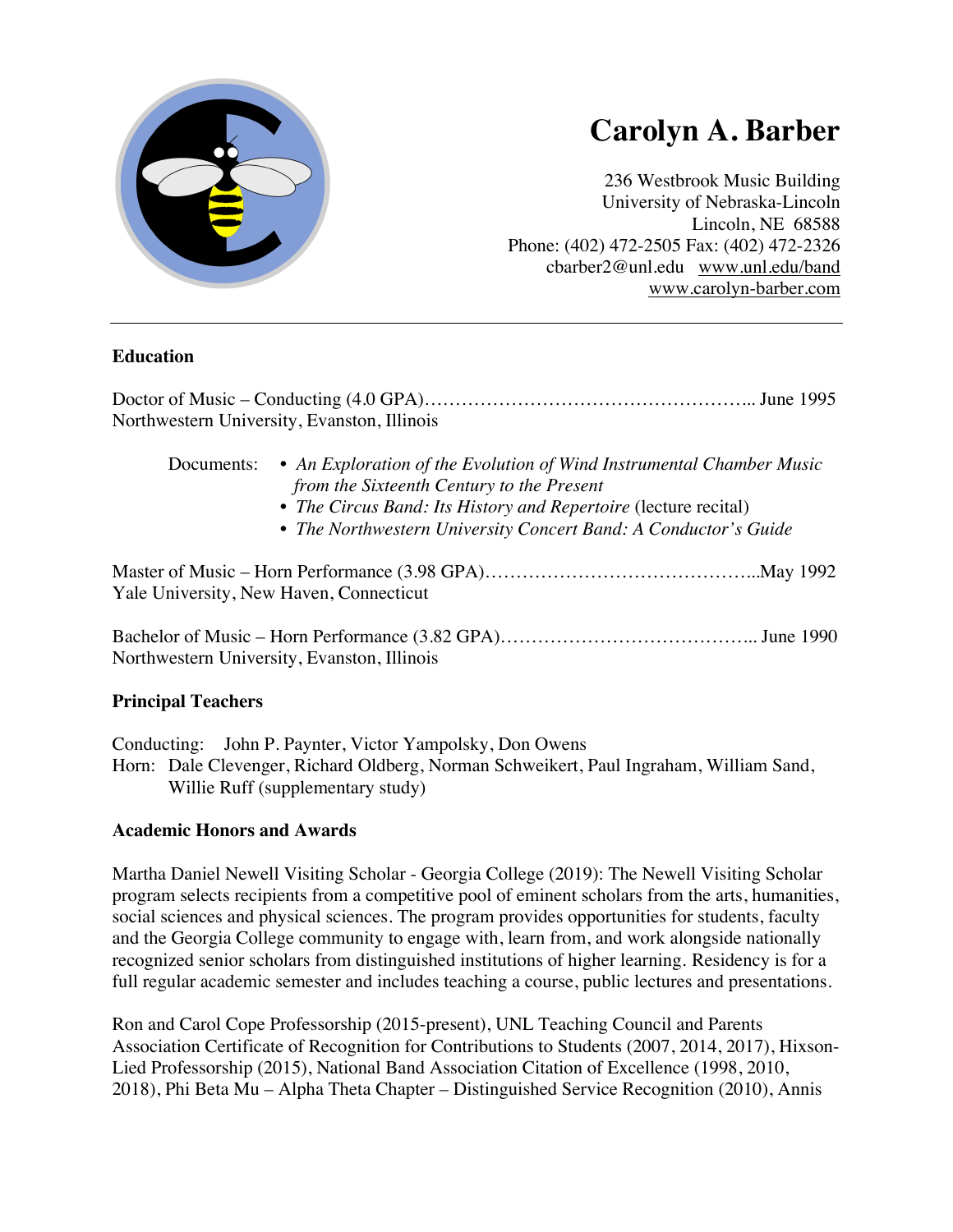Chaikin Sorenson Award for Distinguished Teaching (nominee 2005), Hixson-Lied College of Fine and Performing Arts Distinguished Teaching Award (2005), Harold and Esther Edgerton Junior Faculty Award (nominee 2004), Phi Beta Mu Honorary Bandmasters Fraternity (elected 2003), United States Navy Good Conduct Medal (2003), University of Nebraska-Lincoln: Kappa Kappa Psi National Band Fraternity (honorary 2001).

University of Wisconsin-La Crosse: RHAC Outstanding Professor of the Year (2000, 2001), Most Accessible Instructor (nominee 1998, 2000), College of Liberal Studies Representative: Faculty College (1999), Who's Who Among America's Teachers (1998), YWCA Tribute to Outstanding Women Achievement Award (1998).

Yale University: Benjamin Jepson Prize, George Washington Miles Scholarship

Northwestern University: Louise Hime Scholarship, Pi Kappa Lambda Scholarship, Parkhill Endowed Scholarship, Dean's List (1987-1990), Commencement Marshall (1990), Phi Eta Sigma Academic Honor Society (1987), Pi Kappa Lambda Music Honor Society (1989)

**Director of Bands, Professor of Conducting………………………………………2001-present University of Nebraska-Lincoln**

> *Ron and Carol Cope Professor of Music ……….……..2015-present Hixson-Lied Professor of Music ……………….……….2015*

Program Profile: Founded 1879, Big Ten athletic conference (Division I); 3 full-time faculty, 2 full-time staff, 2 marching auxiliary instructors, 3 graduate teaching assistants; 4 concert bands, "Cornhusker" marching band, "Big Red Express" athletic pep band; 2 summer camps, mid-year honor band festival

Responsibilities: Conductor/Music Director (UNL Wind Ensemble), Coordinator (graduate program in wind band conducting), Instructor (graduate and undergraduate conducting and literature), Administrator/CEO (UNL Band Program)

Courses Taught: MUDC/CO/EN 048A/248A/448A/844E Wind Ensemble MUDC 047/247/447/844A Orchestra (sabbatical replacement) MUCO 344W/MUEN 845W Chamber Wind Ensemble MUAP 923 Applied Wind Band Conducting – graduate MUAP 922 Applied Orchestral Conducting (sabbatical replacement) MUED 834/863 Advanced Instrumental Conducting – graduate MUED 411/374 Advanced Conducting – undergraduate MUSC 974A,B,D,E Seminar: Wind Band Literature – graduate MUSC 398/MUED 496 Special Topics (independent study)

Committee Assignments:

• University of Nebraska-Lincoln: Senior Vice Chancellor for Academic Affairs Search Committee (2014-2015), Intercollegiate Athletics Committee (2017-2018; 2013-2016;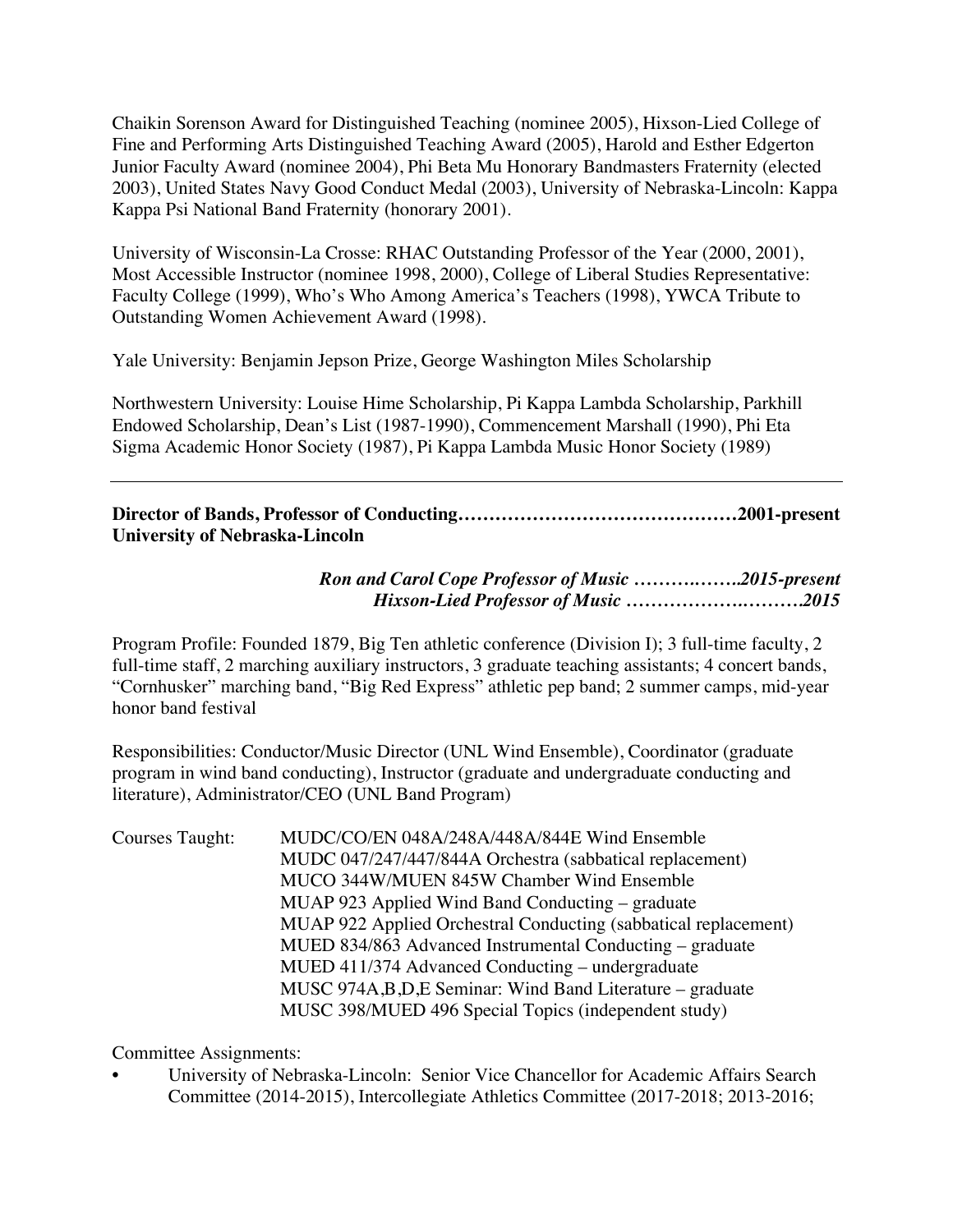chair of Subcommittee to Assess Student Support Services, 2013-2014; chair of IAC 2015-2016), Athletic Scholarship Appeals Committee (2015-2016), Athletic Transfer Appeals Committee (2015-2016), Academic Standards Committee (2013-2016), Faculty Senate (2003-2006)

- Hixson-Lied College: Director School of Music Search & Screen (2001-2003)
- School of Music: Assistant Professor of Choral Activities Search & Screen (chair, 2016- 2018), Advisory Committee on the New Music/Dance Building (2015), Applied Percussion Search & Screen (2012-2013), Ensemble Rehearsal Schedule Committee (cochair, 2011), Ad Hoc Committee: Kimball Hall Rehearsal Policy (2009), Executive Committee (2004-2007, spring 2011, 2013-2016), Applied Horn Search & Screen (2005- 2006), Modern Dance Search & Screen (secretary, 2004-2005), Applied Saxophone/Jazz Search & Screen (2003-2004), Web Team (2001-2006), Assistant Director of Bands Search & Screen (chair, 2002), Faculty Co-advisor (Kappa Kappa Psi, Epsilon Omega Chapter, 2001-present)
- Outreach Activities: Director UNL Winter Festival for Winds and Percussion (3-day concert band and chamber ensemble honors experience for high school juniors and seniors), Director – UNL Middle School Band Camp (5-day summer camp), Chamber Ensemble Coach – UNL Chamber Music Institute (5-day intensive graduate chamber music festival, 2004-2008), Band Director – Great Plains High School Music Camp (2001, 2002)

Grants & Funding:

2019: University of Nebraska Foundation - \$100,444 for the purchase of new instruments and equipment

Jack Snider/Band Alumni Association Scholarships – increased to \$2,250 annually (ongoing), including a new need-based award

2018: University of Nebraska Foundation - \$106,293 for the purchase of new instruments and equipment

Zastrow Award - \$1,200 annually presented to one female and one male member of the Cornhusker Marching Band (ongoing)

2017: University of Nebraska Foundation - \$101,281 for the purchase of new instruments and equipment Hascall Cornhusker Marching Band Scholarships – increased to \$1,400 in annual awards

(ongoing)

Tony J. Kirkpatrick Memorial Scholarship - \$1,200 annual award (ongoing)

- 2016: Robert Hoyt UNL Marching Band Scholarships \$3,000 in annual awards (ongoing) Jack Snider/Band Alumni Association Scholarships - \$1,000 in annual awards (ongoing) University of Nebraska Foundation - \$103,717 for the purchase of new instruments and equipment
- 2015: University of Nebraska Foundation \$99,326 for the purchase of new instruments and equipment

Hixson-Lied Faculty Research/Creative Activity Travel Grant - \$922

2014: Hixson-Lied Faculty Research/Creative Activity Travel Grant - \$808 Ithaca College/College Band Directors National Association Conference Presentation Grant - \$500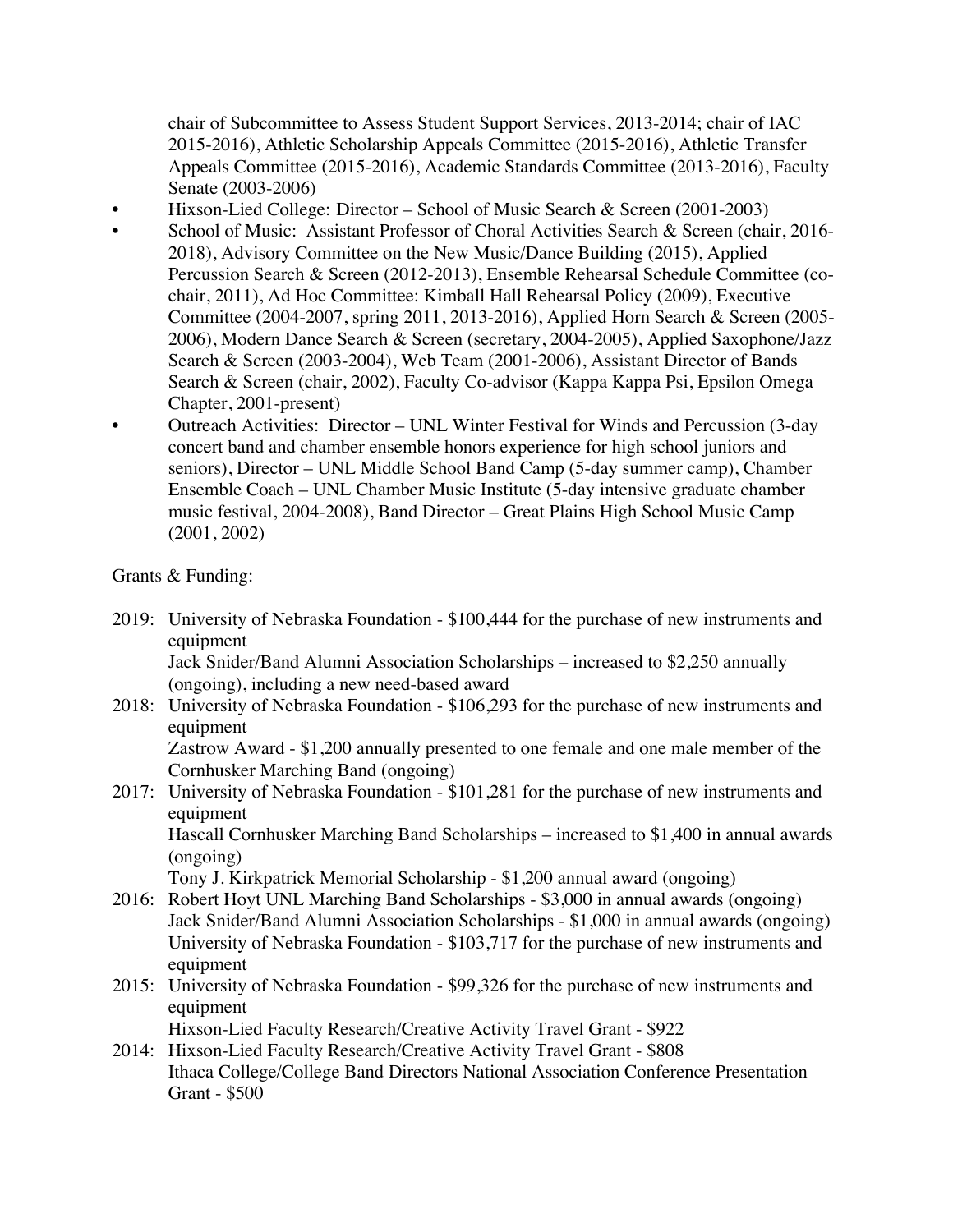- 2013: Hixson-Lied Faculty Research/Creative Activity Travel Grant \$1,135 University of Nebraska Athletic Department - \$32,000 to increase scholarship support for the Big Red Express pep bands University of Nebraska Foundation - \$198,608 for the purchase of new instruments and equipment
- 2012: University of Nebraska Foundation \$25,000 for the upgrade of the Cornhusker Marching Band's front ensemble Maryanna Williams and Sarah Giles UNL Marching Band Scholarship - \$250 (annually 2012-2017)
- 2011: Hixson-Lied Faculty Research/Creative Activity Travel Grant \$880
- 2010: University of Nebraska Foundation \$90,000 for the repair and replacement of instruments

Band Alumni Association - \$1,000 for the purchase/upgrade of drill writing software Band Alumni Association - \$2,500 for new color guard uniform jackets Andrew Schiermann UNL Middle School Band Camp Scholarship - \$280 (annually 2010, 2011, 2012)

Hascall Marching Band Scholarship for a Non-Music Major - \$650 (annually 2010-2016)

- 2008: University of Nebraska Foundation -\$144,986 for new marching band uniforms Private donor - \$10,000 toward the purchase of a 53-foot semi-trailer for band instrument/equipment transportation
- 2006: Private donor \$1,075 for new concert band music UNL Band Alumni Association - \$9,435 for Club Car Carryall 6 utility vehicle Mary F. Tous Cornhusker Marching Band Scholarship Fund - \$10,000 in annual awards (ongoing)
- 2004: University of Nebraska Foundation \$360,000 for the purchase of new instruments and equipment, and ensemble travel
- 2003: University of Nebraska Foundation \$164,000 for the purchase of new instruments and equipment, and scholarship funding
- 2002: University of Nebraska Foundation \$12, 275 for the purchase of new instruments and equipment, and scholarship funding Hixson-Lied Faculty Research/Creative Activity Travel Grant - \$575

Awards, Honors and Distinctions:

- 2017: University of Nebraska Wind Ensemble selected through blind peer review to perform at the Nebraska Music Educators Association Conference
- 2016: University of Nebraska Wind Ensemble selected through blind peer review to perform at the College Band Directors National Association North Central Division Conference (Ames, Iowa)
- 2014: Six wind ensemble members selected for the College Band Directors National Association North Central Division Intercollegiate Band (Muncie, Indiana)
- 2013: University of Nebraska Wind Ensemble selected through blind peer review to perform at the Nebraska Music Educators Association Conference
- 2011: Eight wind ensemble members selected for the National Intercollegiate Band (Colorado Springs, Colorado)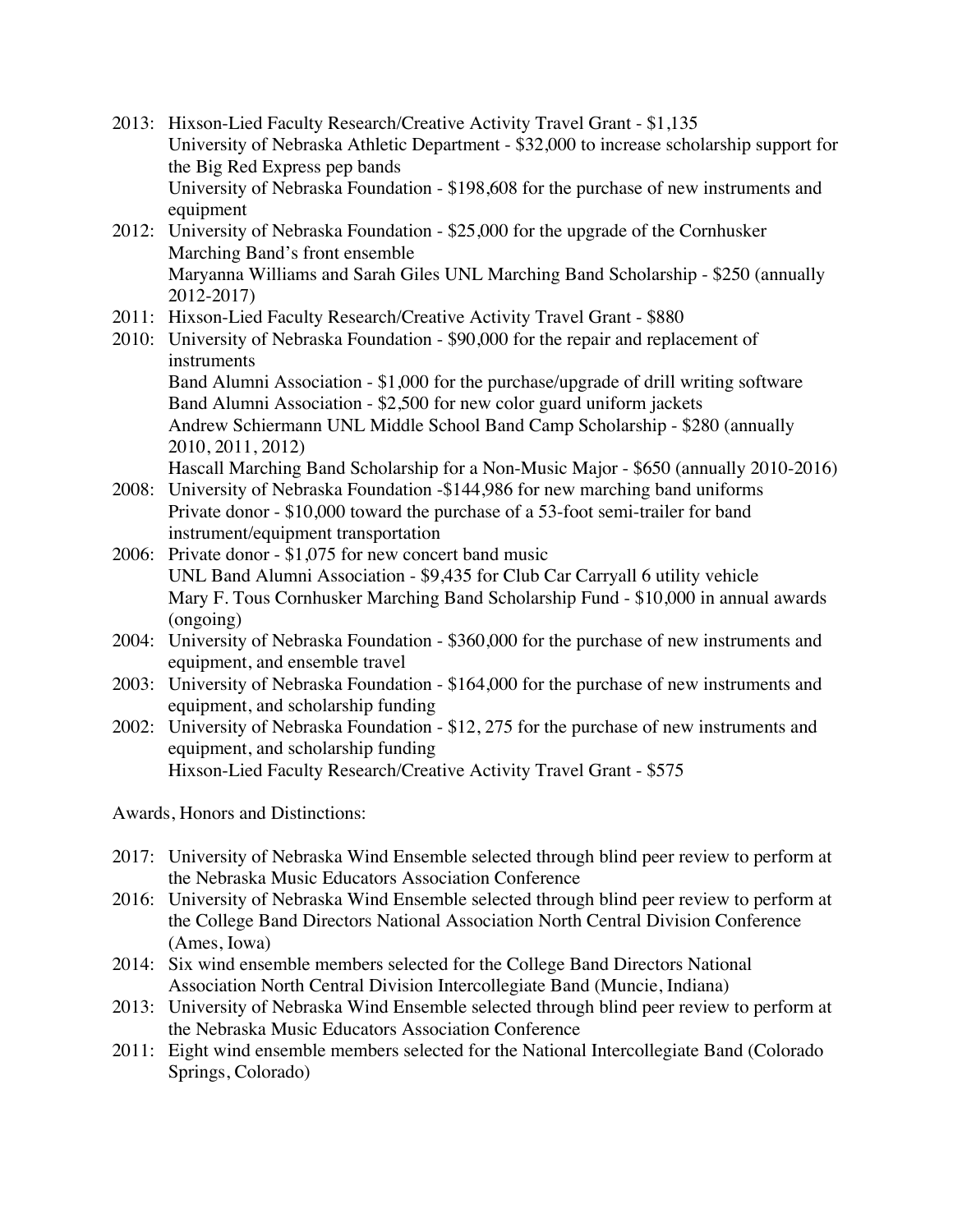- 2009: University of Nebraska Wind Ensemble selected through blind peer review to perform at the Nebraska Music Educators Association Conference University of Nebraska Wind Ensemble selected through blind peer review to perform at the Nebraska State Bandmasters Association Convention
- 2006: University of Nebraska Wind Ensemble selected through blind peer review to perform at the MENC North Central Divisional Conference (Lincoln, Nebraska) University of Nebraska Wind Ensemble selected through blind peer review to perform at the International Society for Music Education Conference (Kuala Lampur, Malaysia)
- 2004: University of Nebraska Wind Ensemble selected through blind peer review to perform at the College Band Directors National Association North Central Division Conference (Cincinnati, Ohio)
- 2003: University of Nebraska Wind Ensemble selected through blind peer review to perform at the Nebraska Music Educators Conference
- 2001: University of Nebraska Wind Ensemble selected through blind peer review to perform at the Nebraska State Bandmasters Association Convention

Accolades (University of Nebraska Wind Ensemble):

"This is great!! I love the performance. You have a wonderful feel for my piece [*Across the Divide*]. It's very flowing, feels effortless, and has a nice swing to it. The tempo feels comfortable while still having a nice drive, and the playful bit at the end feels, well, playful – just as I intended it." *Larry Tuttle email to C. Barber re: performance December 5, 2018*

"I want to thank you for putting on such a great show and taking SUCH care of my music [*The Three Embraces, My Brother's Brain, Floyd's Fantastic Five-Alarm Foxy Frolic]* That's a rarity… YOU'RE a rarity!" *Carter Pann email to C. Barber re: performance December 5, 2018*

"I have seldom been so powerfully moved as by your performance of *Symphony No.9*. What a wonderful and amazing ride! Thank you!" David Maslanka email to C. Barber re: performance April 19, 2017

"Wow! I could hardly go to sleep last night, after that amazing performance [of *What We Do Is Secret]*. It was a pleasure meeting and working with the composition and wind ensemble students for the last three days, and of course an absolute delight working with you all!" Lansing McLoskey email to C. Barber re: performance March 14, 2013

"Absolutely breathtaking - the instrumental parts [of *The Golden Gray]* are SO clear - I love that! It is a beautiful chamber sound, filling up very nicely to the big moment. The crescendo is really nicely paced - you know it is coming, but it takes just a liiiiiitle bit longer than what you think - very effective and really quite powerful. I don't know if I can explain how great I feel right now…" Roy Magnuson email to C. Barber re: performance, April 19, 2011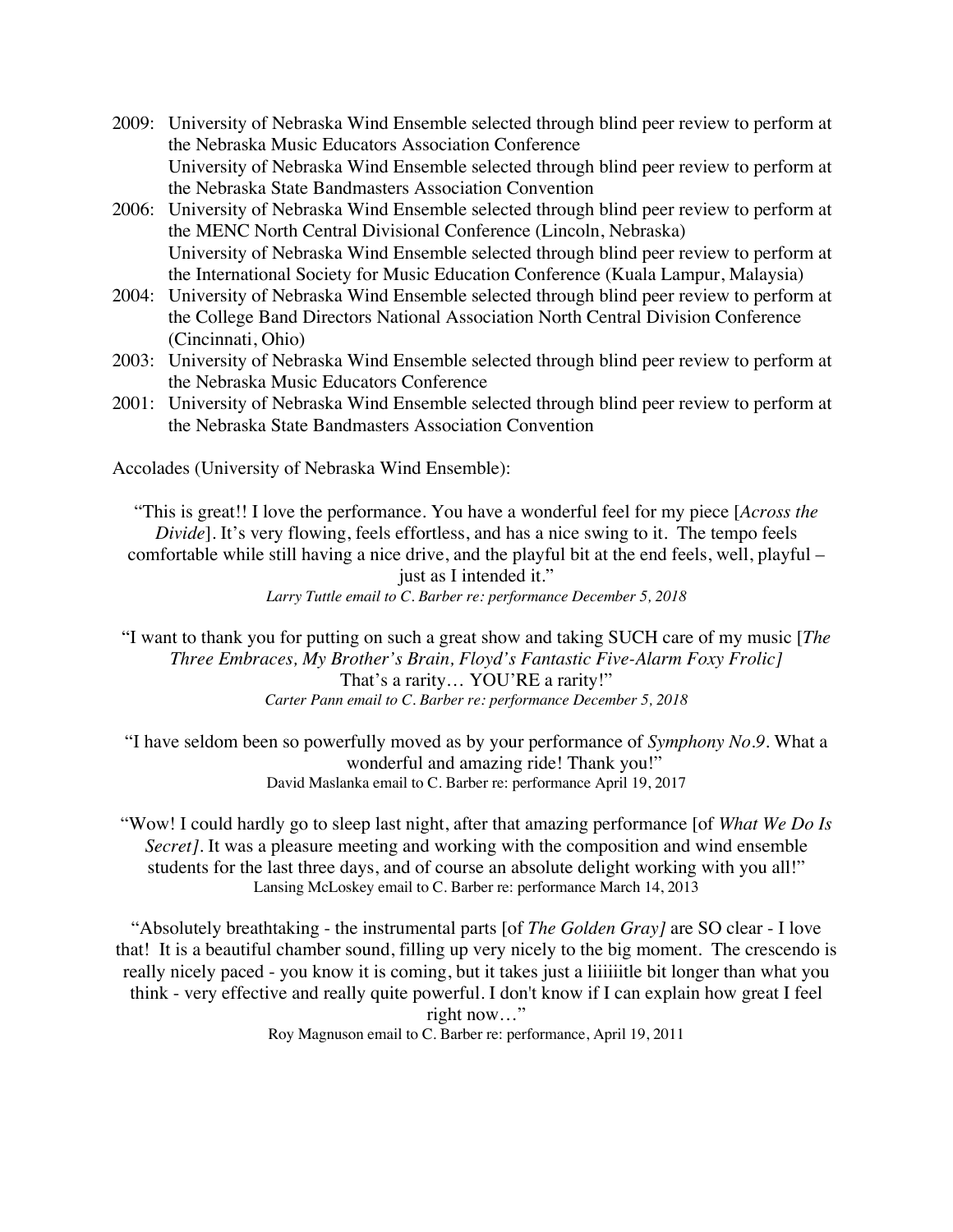"An excellent experience in Lincoln with you all. Your fantastic colleagues, Carolyn and the wonderful work of all the young people in [the wind ensemble]. It was a great surprise for me to hear such a high quality professional performance [of *Copernicus].* Thank you so much all." Composer Juraj Filas re: performance December 3, 2009

"Fantastic!!! I really love your interpretation [of *Cathedrals].* As a composer, I am thrilled if a performance contains just a few elements the way I heard them in the mind's ear- and you and your ensemble had dozens! The momentum and continuity were unlike any other performance I have had." Composer Kathryn Salfelder re: peformance March 7, 2009

"In addition to the wonderful solo playing and ensemble musicianship, I can honestly say your performance [of my *Symphony No. 3]* was the first time I've heard the third movement fully realize its frenzied character…In fact, the obvious passion and intensity both you and the ensemble brought to the entire work is the greatest reward and validation there is to have as a composer." Composer Kimberly Archer re: performance March 7, 2009

"The performances are very fine. *A Child's Garden* contains some serious good work. The exploration of colors and textures is intense – I could feel the mental energy of your players – and the architecture of each movement, and of the whole, is wonderfully in place. This is a major accomplishment and I am very proud of you and your wind ensemble." Composer David Maslanka re: performance November 30, 2006

"I was particularly taken by the John Adams piece, *Short Ride in a Fast Machine.* Your reading of the work was quite wonderful, and the playing by the ensemble, superb. Both your performance and the electrifying aspect of the work took me back many years to my time at Eastman when I heard many performances by Frederick Fennell and the Eastman Symphonic Wind Ensemble (ca. 1960-1963)." Composer Jackson Berkey re: performance April 23, 2005

Student Accomplishments:

- Doctoral student Rubén Gómez awarded the F. Pace Woods Scholarship (2019)
- Undergraduate Jacob Coughlin elected Midwest District President for Kappa Kappa Psi (2019)
- Masters student Sarah Aymond awarded a Hixson-Lied College of Fine and Performing Arts Travel Grant (2018) to support travel and participation in the University of Illinois Conducting Symposium
- Undergraduate Jacob Coughlin elected District Vice President for Kappa Kappa Psi (2018)
- Doctoral student Rubén Gómez awarded a prestigious Hixson-Lied Graduate Fellowship (2017-2020)
- Doctoral student Christopher Brandt's conducting recital selected for GKSOM Student Showcase Recital webcast (2017)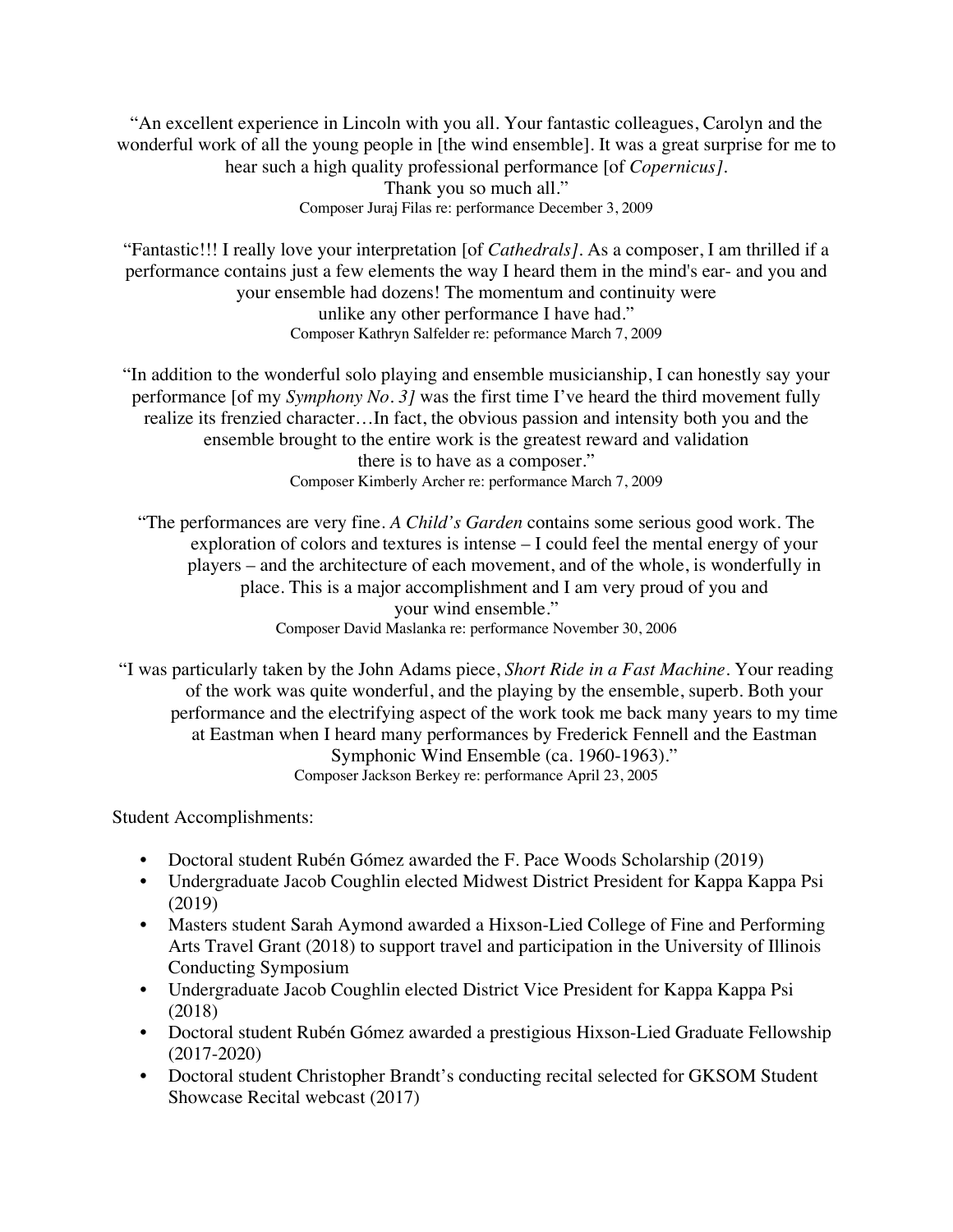- Doctoral student James Dreiling selected by blind peer review to present "Guy Woolfenden: A Composer's Musical DNA" at the World Association of Symphonic Bands and Ensembles Conference in San José (2015)
- Undergraduate Carissa Vinovskis presented the J. Lee Burke Student Achievement Award (2015) by the Kappa Kappa Psi National Council. This award recognizes student leaders who have made outstanding contributions to college bands and the Fraternity
- Doctoral student James Dreiling awarded a Hixson-Lied College of Fine and Performing Arts Graduate Scholarly/Creative Activity Grant to support travel and research related to the works of composer Guy Woolfenden (England, 2014)
- Doctoral student James Dreiling awarded a Hixson-Lied College of Fine and Performing Arts Graduate Presentation of Scholarly/Creative Activity Grant to support travel and materials for his presentation at the College Band Directors Association conference in Nashville (2014)
- Undergraduate thesis advisee Nicole Brummond awarded Highest Distinction honors for her research project "Teaching Individual Creativity and Musicality Within an Ensemble Context" (2014)
- Doctoral student Cliff Towner awarded a Hixson-Lied College of Fine and Performing Arts Student Presentation of Scholarly/Creative Activity Grant to support his performance practice clinic at the 2011 College Band Directors National Association conference (Seattle, Washington)
- UNL's Epsilon Omega Chapter awarded the F. Lee Bowling Award (2011) for the largest number of participants selected for the National Intercollegiate Band (Colorado Springs, Colorado)
- Undergraduate Ben Koch awarded fellowship to participate in "The Art of Wind Band Teaching" symposium at the University of Minnesota, 2010
- Undergraduate students Ben Koch and Andrew Schneider selected to participate in the 2009 NMEA/CMENC Conference Conducting Clinic
- Undergraduate student Amy Rischling won the 2009 Gladys Stone Wright Scholarship from Women Band Directors International
- Masters students Abby Rahn and Scott Winship selected to participate in the 2008 CBDNA North Central Division Conference Conducting Clinic
- Masters student Brian Alber's article "The Evolution of Melodic Construction in Three Modern Wind Band Works of the 20<sup>th</sup> Century," written for MUAP 923, published in the *Journal of Band Research* (2007)
- Masters student Jared Rawlings' ensemble (Jared conducts the UNL Saxophone Choir) chosen by blind, peer-reviewed audition to perform at the 2005 North American Saxophone Alliance Region 3 Conference (Des Moines, Iowa), the 2005 Nebraska State Music Educators Association Conference (Lincoln, Nebraska), the 2006 Music Educators National Conference National Convention (Salt Lake City, Utah), and the International Society for Music Education Conference (Kuala Lampur, Malaysia 2006)
- Doctoral student Christopher Werner awarded the Franklin and Orinda Johnson Fellowship (2004-2005), and the Hixson-Lied College of Fine and Performing Arts Graduate Student Leadership Award, 2005
- Undergraduate Spencer Nielsen selected to represent UNL at the 2005 Nebraska College Music Educators National Conference Conducting Clinic (Lincoln, Nebraska)
- Doctoral student Christopher Werner awarded the F. Pace Woods Scholarship (2004)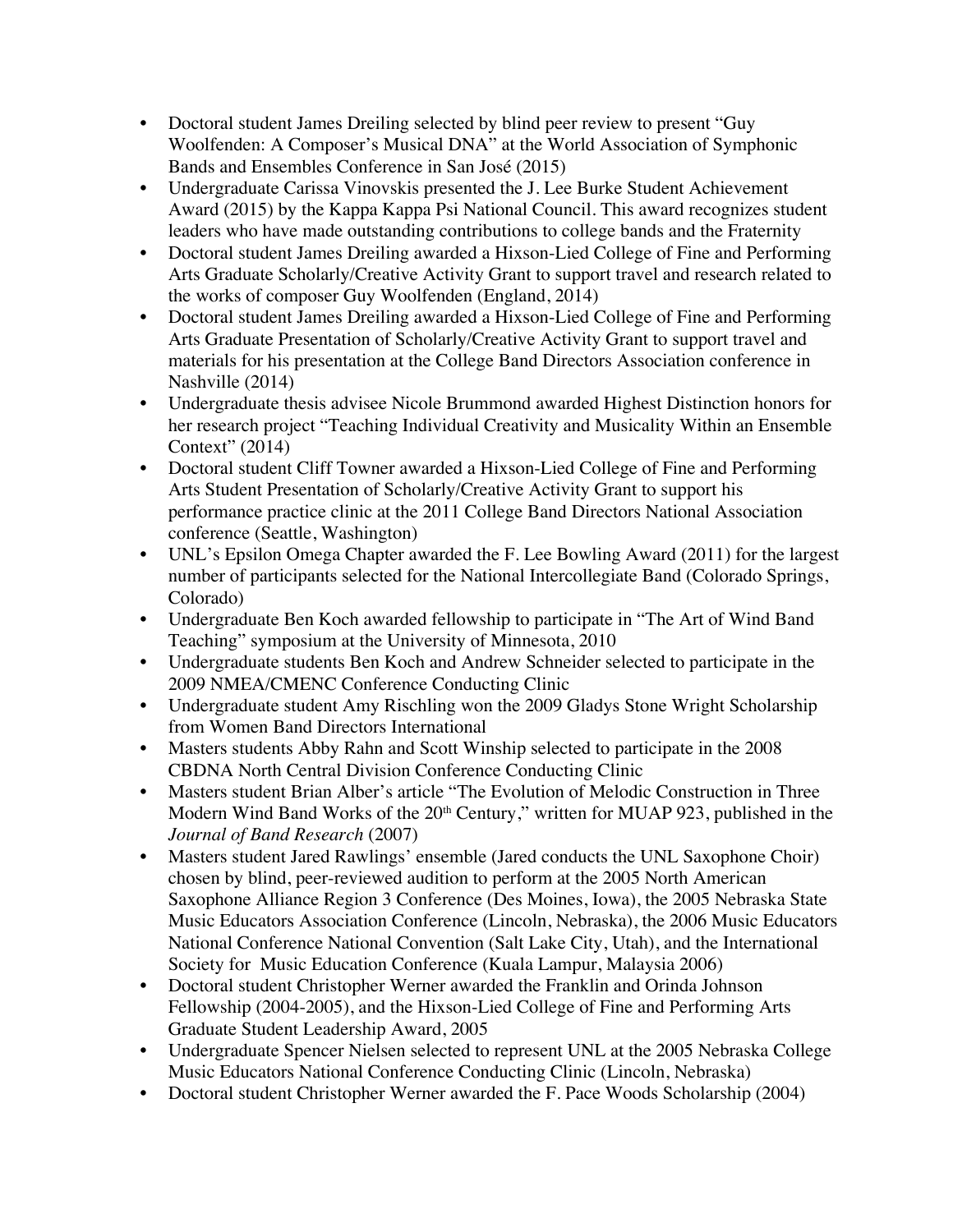- Undergraduate Jake Wallace selected as a finalist for the 2004 national Jack Kent Cooke Graduate Scholarship
- Doctoral student Christopher Werner awarded a UNL Scholastic Research Assistantship (2003)
- Undergraduate Jake Wallace awarded fellowship to participate in "The Art of Wind Band Teaching" symposium at the University of Minnesota, (2003) and chosen by competitive national audition to participate in the Heartland of America Band's Summer Conducting Workshop (Offutt AFB, 2003).

## **Director of Bands, Associate Professor……………………………………………….2000-2001 University of Wisconsin-La Crosse (Assistant Professor 1996-2000)**

Program Profile: Wisconsin Intercollegiate Athletic Conference (Division III); 1 full-time faculty, 2 undergraduate assistants; 2 concert bands, "Screaming Eagles" marching band, athletic pep band; approx. 255 student credit hours generated annually

Responsibilities: Conductor/Music Director (UW-L Wind Symphony and Symphonic Band), Director ("Screaming Eagles" Marching Band), Supervisor (athletic pep band), Instructor (instrumental conducting, applied horn, high brass techniques, music appreciation, marching band techniques), Administrator/CEO (UW-L Band Program)

| Courses Taught: | MUS 163 Wind Symphony                                    |
|-----------------|----------------------------------------------------------|
|                 | MUS 165 Symphonic Band                                   |
|                 | MUS 151 "Screaming Eagles" Marching Band                 |
|                 | MUS 245/345 Applied Horn – undergraduate                 |
|                 | MUS 211 Basic Conducting – undergraduate                 |
|                 | MUS 316 Advanced Instrumental Conducting – undergraduate |
|                 | MUS 220 High Brass Techniques - undergraduate            |
|                 | MUS 312 Marching Band Techniques – undergraduate         |
|                 | MUS 105 Music Appreciation – undergraduate               |
|                 | MUS 480 Independent Study                                |

Committee Assignments:

- University of Wisconsin-La Crosse: Committee on Academic Policies and Standards (2000-2001), Cultural Affairs Committee (1999-2000), Academic Affairs Committee (2000-2001)
- College of Liberal Studies: Public Relations Committee (secretary, 1997-2001)
- Department of Music: Recruiting (chair, 1997-1998), Merit (rotating), Recital (rotating), Travel (rotating), Music Appreciation Assessment (chair, 1998-2000), Director of Orchestras Search & Screen (chair, 2000-2001), Faculty Advisor (Music Educators National Conference Collegiate Chapter #361, 1998-2001)

Grants: \$10,000 endowment (2000) to create the Bowers Concert Band Scholarship

Awards, Honors and Distinctions: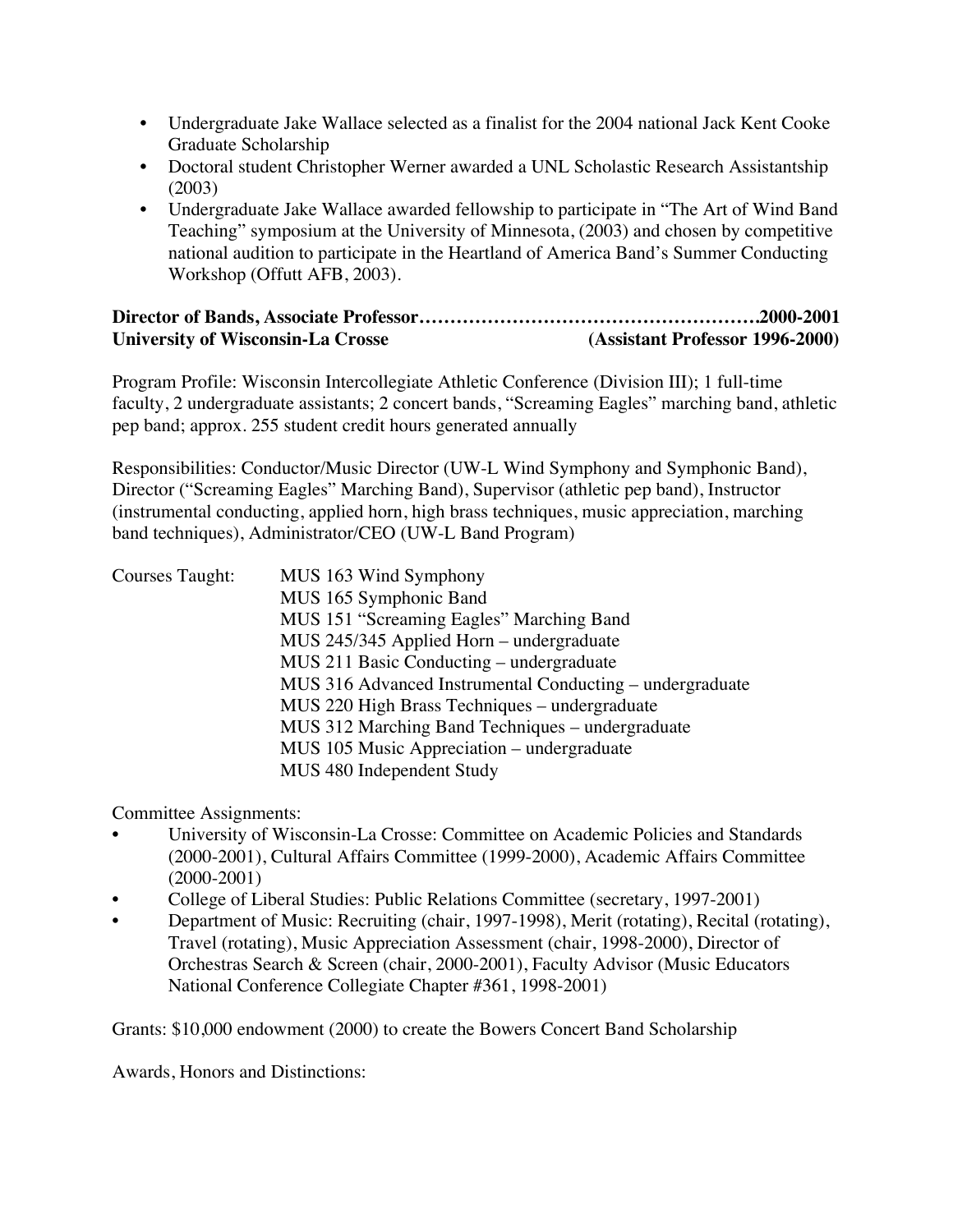- Wind Symphony: blind, peer-reviewed invitations to perform at the National Band Association Wisconsin Chapter Convention (La Crosse, Wisconsin1998), and the Wisconsin State Music Conference (Madison, Wisconsin 2000), featured on Daehn Publications *Band Music of Distinction, Volume III* compact disc (national distribution), 4 students selected from national pool to perform in the College Band Directors National Association Small College Honor Band (Austin, Texas 1999 and Mount Pleasant, Michigan 2000)
- "Screaming Eagles" Marching Band: featured halftime performances for the Green Bay Packers (Lambeau Field 1999, 2000) and the Minnesota Vikings (Metrodome 1996), Outstanding Involvement by a Student Organization award (1999-2000), Outstanding Volunteerism by an Organization award (1999-2000)
- CMENC Chapter #361: Certificate of Recognition for the MENC Collegiate Membership Chapter Growth Award (1998-1999)

# **Lecturer………………………………………………………………………………...1995-1996 Northwestern University (Conductor: Concert Band 1993-1996)**

Responsibilities: Conductor/Music Director (NU Concert Band), Assistant to the Dean (School of Music), School of Music Centennial Coordinator

| Courses Taught: | B-74/C-74 Concert Band                                      |
|-----------------|-------------------------------------------------------------|
|                 | C-40 Advanced Wind Conducting – undergraduate $\&$ graduate |

Committee and Administrative Assignments:

• School of Music: "Score Order" Committee (facilitator, 1995-1996), *Music from Northwestern* compact disc series (production coordinator, 1995-1996), Medill School of Journalism 75th Anniversary (advisor, 1995-1996)

## **Guest Conducting Engagements**

- 2020: South Dakota All-State Band; Mitchell, South Dakota
- 2019: Kansas City Metro All-District Band; Kansas City, Missouri Iowa Collegiate Honor Band; Nevada, Iowa Lincoln Municipal Band; Lincoln, Nebraska Georgia College Wind Symphony; Milledgeville, Georgia
- 2018: Lincoln Municipal Band; Lincoln, Nebraska Univ. of Wisconsin-Madison Summer Music Clinic Honors Band; Madison, Wisconsin Maryland Senior All-State Band; Baltimore, Maryland Nebraska Class C All-State Band; Kearney, Nebraska Cardinal Heights Upper Middle School 8th Grade Symphonic Band, 8th Grade Concert Band, 9<sup>th</sup> Grade Band, Wind Symphony; Sun Prairie, Wisconsin
- 2017: Lincoln Municipal Band; Lincoln, Nebraska Georgia College Wind Symphony; Milledgeville, Georgia Missouri All-State Band; Lake of the Ozarks, Missouri Washington All-State Band; Bellevue, Washington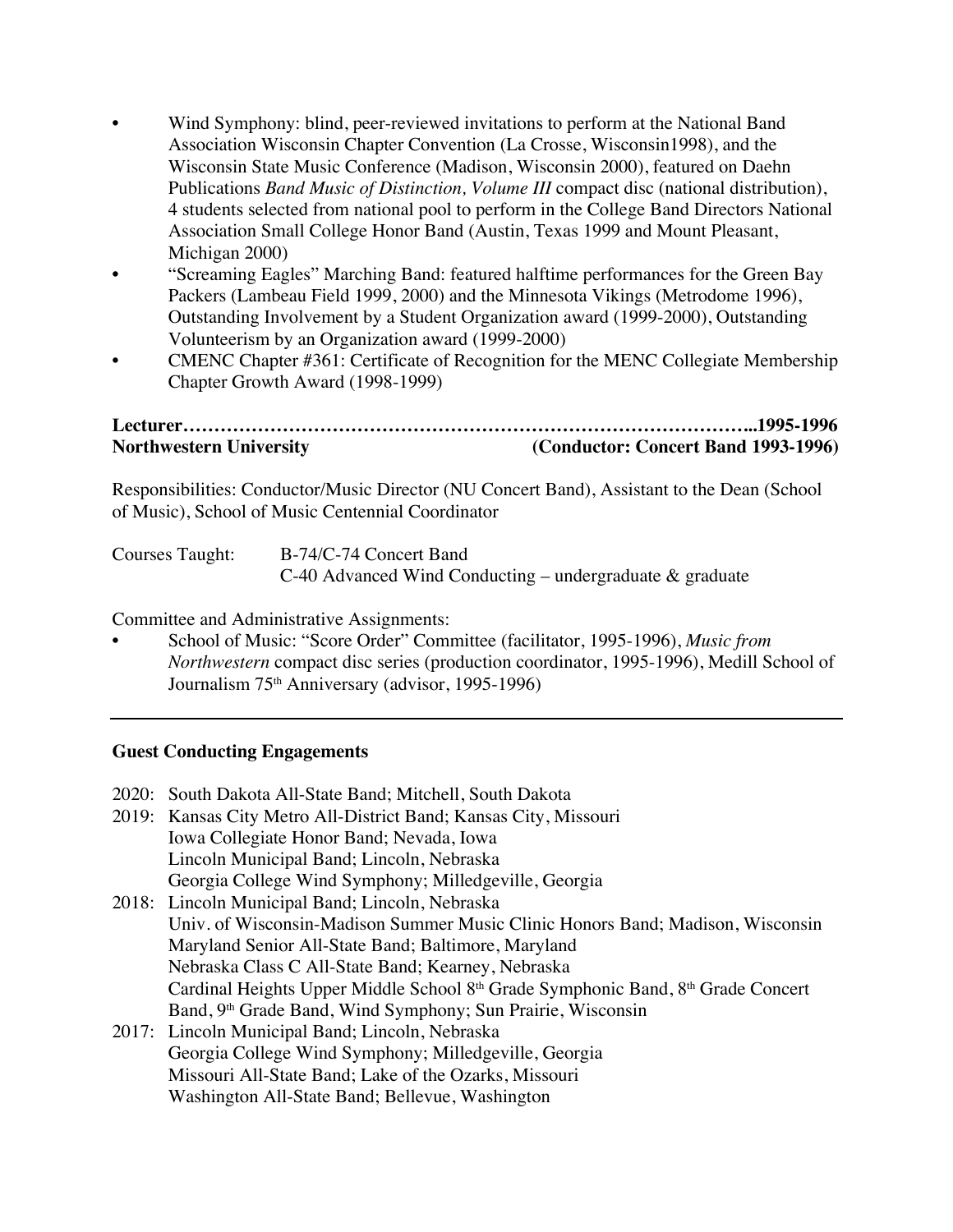|       | 2016: Nebraska Class D All-State Band; Kearney, Nebraska                                                         |
|-------|------------------------------------------------------------------------------------------------------------------|
| 2015: | International Music Camp Youth Band; Dunseith, North Dakota                                                      |
|       | Northwest Iowa Bandmasters Association Honor Band; Sioux City, Iowa<br>Lincoln Municipal Band; Lincoln, Nebraska |
|       | District XIV All-District Symphonic Band, Winchester, Virginia                                                   |
|       | Cardinal Heights Upper Middle School 8 <sup>th</sup> Grade Symphonic Band, 8 <sup>th</sup> Grade Concert         |
|       | Band, 9 <sup>th</sup> Grade Band, Wind Symphony; Sun Prairie, Wisconsin                                          |
|       | Calvin College Honor Band; Grand Rapids, Michigan                                                                |
|       | Calvin College Wind Ensemble; Grand Rapids, Michigan                                                             |
|       | Southeastern Louisiana University H.S. Honors Wind Symphony; Hammond, Louisiana                                  |
|       | Southeastern Louisiana University Wind Symphony; Hammond, Louisiana                                              |
| 2014: | Ontario Provincial Honour Band; London, Ontario, Canada                                                          |
|       | Lincoln Municipal Band; Lincoln, Nebraska                                                                        |
| 2013: | Best of the West Festival Band; Grand Junction, Colorado                                                         |
|       | East Central Nebraska Conference Honor Band; Louisville, Nebraska                                                |
|       | Lincoln Municipal Band; Lincoln, Nebraska                                                                        |
|       | ILMEA District IX Senior Traditional Festival Honor Band; Aurora, Illinois                                       |
| 2012: | Wisconsin All-State Band; Madison, Wisconsin                                                                     |
|       | New England Music Festival; Dayville, Connecticut                                                                |
|       | MIAA Intercollegiate Band; Holland, Michigan                                                                     |
|       | Lincoln Municipal Band; Lincoln, Nebraska                                                                        |
| 2011: | Tri-State Band Festival; Tallahassee, Florida                                                                    |
|       | United States Air Force Band (Washington, D.C.); Lincoln, Nebraska                                               |
|       | Washington All-State Honor Band; Seattle, Washington                                                             |
|       | Connecticut Northern Region Honor Band; New Britain, Connecticut                                                 |
|       | Omaha Public Schools All-City High School Honor Band; Omaha, Nebraska                                            |
|       | Lincoln Municipal Band; Lincoln, Nebraska                                                                        |
| 2010: | New York All-State Wind Ensemble; Rochester, New York                                                            |
|       | Illinois State University Symphonic Winds; Normal, Illinois                                                      |
|       | Lincoln Municipal Band; Lincoln, Nebraska                                                                        |
| 2009: | Simpson College Symphonic Band; Indianola, Iowa                                                                  |
|       | Eastern Valley Conference Honor Band; Berlin, Wisconsin                                                          |
|       | Salina South High School Wind Ensemble; Salina, Kansas                                                           |
|       | Lincoln Municipal Band; Lincoln, Nebraska                                                                        |
| 2008: | Dorian Band Festival (Luther College); Decorah, Iowa                                                             |
|       | Maryland All-State Junior Band; Baltimore, Maryland                                                              |
|       | Lincoln Municipal Band; Lincoln, Nebraska                                                                        |
|       | Central H.S. Wind Ensemble at WSMA Conference; Madison, Wisconsin                                                |
| 2007: | Southern Illinois University Wind Ensemble; Carbondale, Illinois                                                 |
|       | Heartland Honor Band Festival (Southern Illinois University); Carbondale, Illinois                               |
|       | Loomis Chaffee Concert Band; Windsor, Connecticut                                                                |
|       | Lincoln Municipal Band; Lincoln, Nebraska                                                                        |
| 2006: | TMEA Region V All-Region High School 4A Symphonic Band; Ft. Worth, Texas                                         |
|       | Loomis Chaffee Flute Choir; Windsor, Connecticut                                                                 |
|       | Lincoln Municipal Band; Lincoln, Nebraska                                                                        |

2005: Boyer Valley Conference Honor Band; Dunlap, Iowa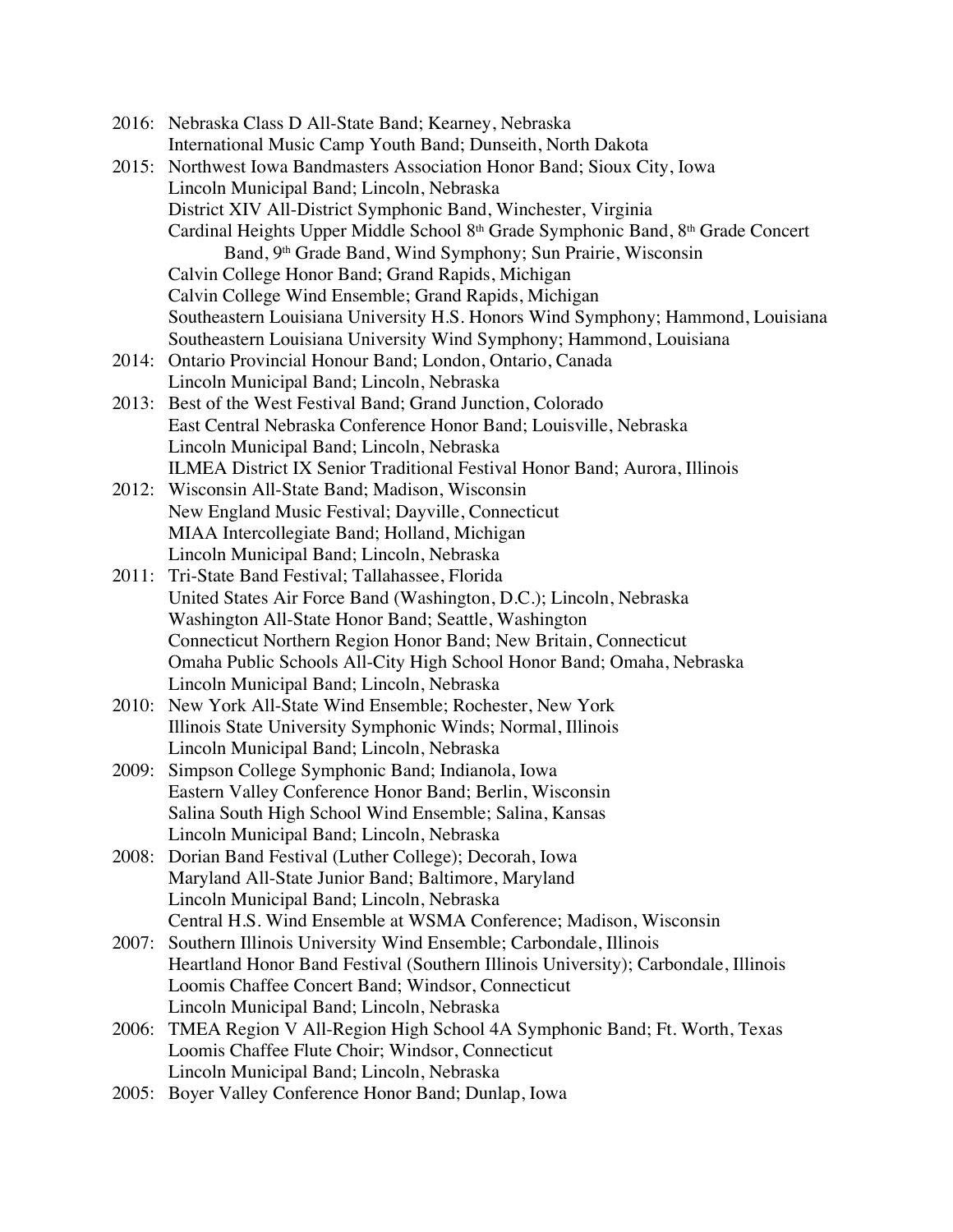Dana College Wind Ensemble; Blair, Nebraska Lincoln Municipal Band; Lincoln, Nebraska

- 2004: Missouri River Valley Conference Honor Band; Council Bluffs, Iowa
- 2003: United States Navy Atlantic Fleet Band; Norfolk, Virginia University of Minnesota-Duluth Symphonic Wind Ensemble; Duluth, Minnesota Lincoln Community Concert Band; Lincoln, Nebraska NSBA Middle School Honor Band: Kearney, Nebraska
- 2002: Fairfield Townwide Band Festival: Fairfield, Connecticut Tri-Double-I Music Festival: Dubuque, Iowa Michigan Technological University Band Festival; Hancock, Michigan Lou-Platte Conference Honor Band; Loup City, Nebraska Blair Middle School Honor Band Festival; Blair, Nebraska
- 2001: Bridgeport Symphony Youth Orchestra Alumni Ensemble; Fairfield, Connecticut Northwestern University Contemporary Music Ensemble; Evanston, Illinois NYSSMA Area All-State Concert Band; Ithaca, New York
- 2000: Three Rivers Honor Band; Goodhue, Minnesota Dairyland Conference Honor Band; Whitehall, Wisconsin UW-Green Bay Senior High Music Camp Symphonic Band; Green Bay, Wisconsin UW-L Percussion Ensemble; La Crosse, Wisconsin Dunn/St. Croix Conference Honors Music Project Band; Pepin, Wisconsin Upper Iowa Conference Honor Band Festival Concert Band; Lansing, Iowa
- 1999: La Crosse Concert Band; La Crosse, Wisconsin
- 1998: Southeast Conference Honors Band; Spring Grove, Minnesota Northwestern University Contemporary Music Ensemble; Evanston, Illinois Connecticut Symphonic Band; Stratford, Connecticut Fairfield High School Symphonic Band; Fairfield, Connecticut Western Wisconsin Honors Band; De Soto, Wisconsin Lakeland Conference Honors Band; New Auburn, Wisconsin La Crosse Middle School Festival Band; La Crosse, Wisconsin
- 1997: La Crosse Symphony Orchestra Percussion Ensemble; La Crosse, Wisconsin
- 1996: Hiawatha Valley League Honor Band; Rochester, Minnesota Northwestern University Summer Band; Evanston, Illinois Deerfield Community Band; Deerfield, Illinois Peter J. Polumbi Middle School Band; Lake Villa, Illinois
- 1995: Northwestern University Symphonic Wind Ensemble; Evanston, Illinois Connecticut Symphonic Band; Stratford, Connecticut
- 1994: Northwestern University Contemporary Music Ensemble; Evanston, Illinois
- 1993: Bridgeport Symphony Youth Orchestras; Fairfield, Connecticut 45th Annual Barnum Festival Jenny Lind Musicale; Bridgeport, Connecticut

## **Clinician and Adjudication Engagements**

- 2020: Western University Wind Ensemble; London, Ontario, Canada Western University Symphonic Band; London, Ontario, Canada
- 2019: Jones County High School Band; Gray, Georgia Miller Middle School Advanced 7<sup>th</sup>/8<sup>th</sup> Grade Band; Macon, Georgia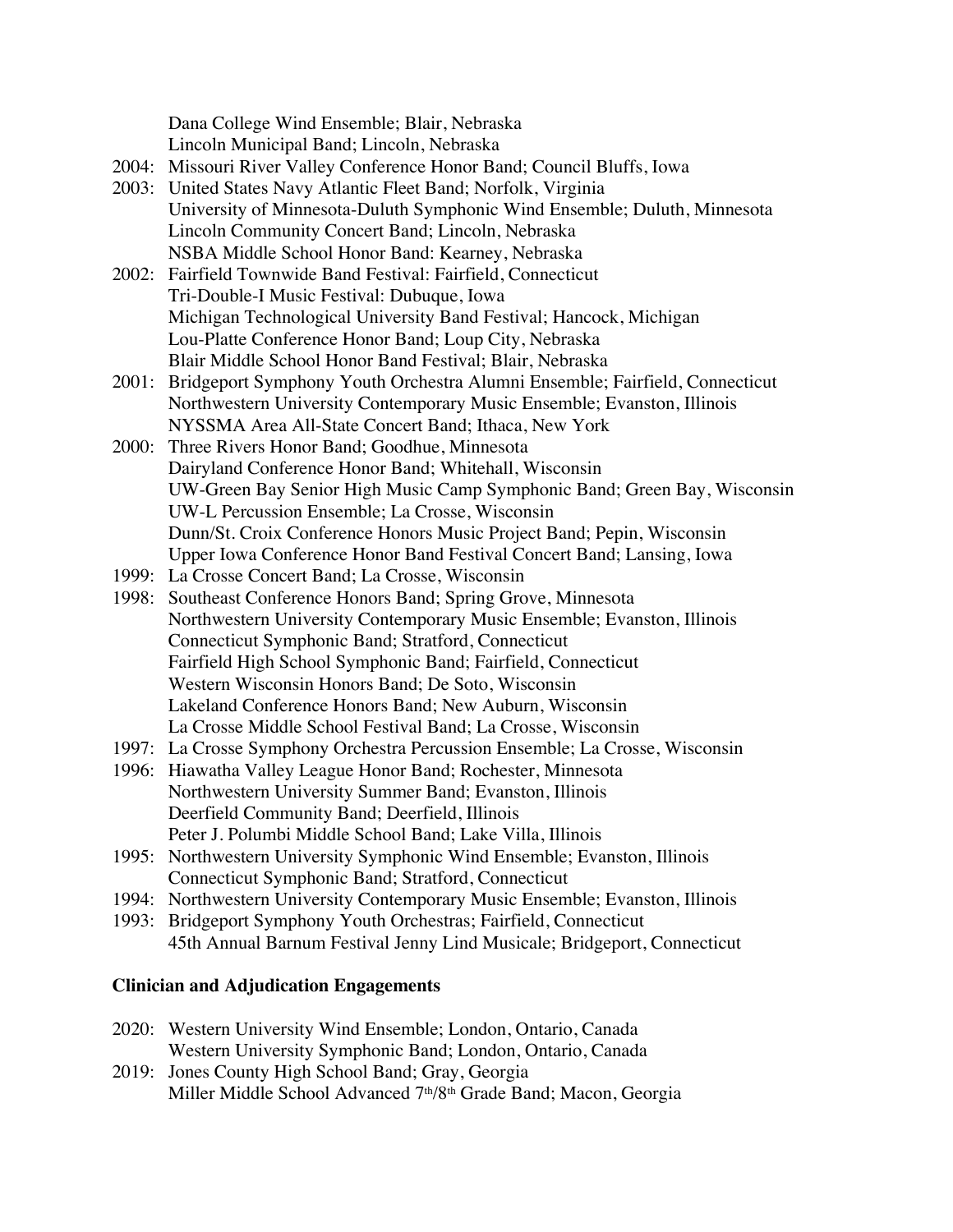Central High School Concert Band & Symphonic Band; Macon, Georgia Northeast High School Concert Band; Macon, Georgia Westside High School Symphonic Band; Macon, Georgia Southwest High School Symphonic Band; Macon, Georgia Bibb County Southwest High School Symphonic Band; Macon, Georgia

- 2018: O'Gorman High School Band Workshop; Sioux Falls, South Dakota University of Chicago Laboratory Schools bands; Chicago, Illinois University of Wisconsin-Madison Summer Music Clinic, Madison, Wisconsin Cardinal Heights Upper Middle School Conductor Residency; Sun Prairie, Wisconsin University of Wisconsin-Madison Conducting Summit; Madison, Wisconsin
- 2017: Vandercook College of Music Summer Band; Chicago, Illinois Georgia College Wind Symphony, Jazz Ensemble; Milledgeville, Georgia Creighton Prep Summer Band Workshop; Omaha, Nebraska Midwest Band Conductors Symposium; Truman State University, Kirksville, Missouri
- 2016: South Dakota State University Conducting Symposium; Brookings, South Dakota International Music Camp; Dunseith, North Dakota Acadia Junior High School Grade 9 Concert Band; Winnipeg, Manitoba, Canada Elkhorn High School Concert Band; Elkhorn, Nebraska Lincoln East High School Wind Ensemble; Lincoln, Nebraska Lincoln High School Wind Ensemble; Lincoln, Nebraska Skutt Catholic High School Band; Omaha, Nebraska Massachusetts Instrumental & Choral Conductors Association; Hopkinton, Mass. Creighton Prep Summer Band Workshop; Omaha, Nebraska
- 2015: Omaha Northwest Magnet High School Summer Band Workshop; Omaha, Nebraska Creighton Prep Summer Band Workshop; Omaha, Nebraska Omaha Northwest Magnet High School Symphonic Band; Omaha, Nebraska Calvin College Wind Ensemble; Grand Rapids, Michigan Calvin College Symphonic Band; Grand Rapids, Michigan Waverly High School Varsity Band; Waverly, Nebraska Lincoln Southeast High School Wind Ensemble; Lincoln, Nebraska Skutt Catholic High School Band; Omaha, Nebraska Millard South High School Wind Ensemble; Omaha, Nebraska Lewis and Clark Middle School 8<sup>th</sup> Grade Band; Bellevue, Nebraska Cardinal Heights Upper Middle School Conductor Residency; Sun Prairie, Wisconsin Millbrook High School Symphonic and Concert Bands; Winchester, Virginia
- 2014: University of Western Ontario Wind Ensemble; London, Ontario, Canada University of Western Ontario Symphonic Band; London, Ontario, Canada Markham District High School Grade 11 and 12 Bands; Toronto, Ontario, Canada London Central Secondary School Wind Ensemble; London, Ontario, Canada Creighton Prep Summer Band Workshop; Omaha, Nebraska Lincoln South East High School Wind Ensemble; Lincoln, Nebraska
- 2013: Massachusetts Instrumental & Choral Conductors Association; Hopkinton, Mass. La Crosse Central High School Wind Ensemble; La Crosse, Wisconsin University of Wisconsin-La Crosse Wind Ensemble; La Crosse, Wisconsin University of Wisconsin-La Crosse Symphonic Band; La Crosse, Wisconsin Manitoba Band Association Optimist Festival; Winnipeg, Manitoba, Canada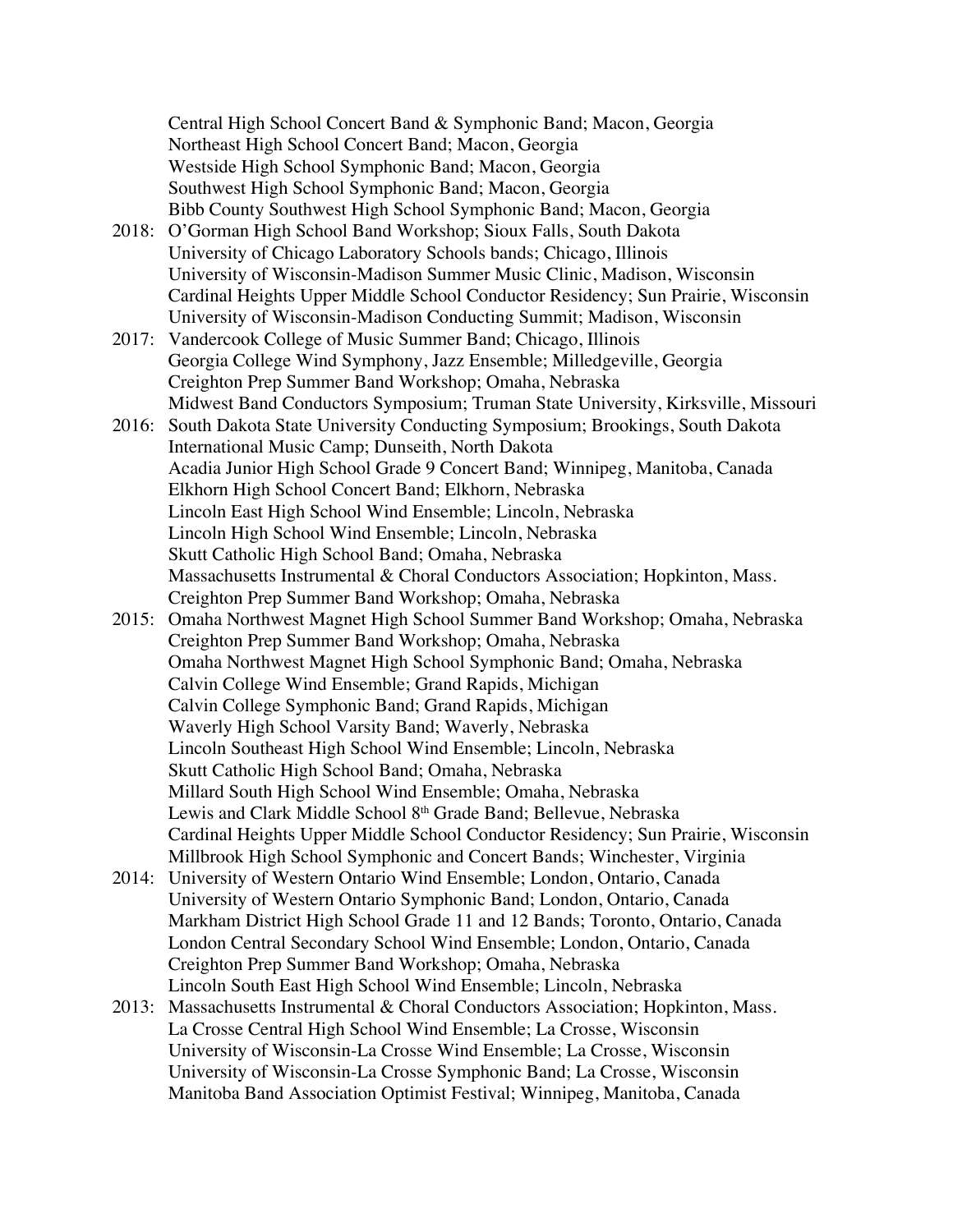University of Western Ontario Wind Ensemble; London, Ontario, Canada University of Western Ontario Symphonic Band; London, Ontario, Canada Creighton Prep Summer Band Workshop; Omaha, Nebraska Georgia College Wind Symphony; Milledgeville, Georgia Metea Valley High School Bands; Naperville, Illinois

- 2012: McCracken Middle School Band; Skokie, Illinois Norris High School Wind Ensemble; Firth, Nebraska Creighton Prep Summer Band Workshop; Omaha, Nebraska Tabor College Wind Ensemble; Hillsboro, Kansas Lincoln East High School Wind Ensemble; Lincoln, Nebraska Lincoln East High School Orchestra; Lincoln, Nebraska Waverly High School Band; Waverly, Nebraska
- 2011: Creighton Prep Summer Band Workshop; Omaha, Nebraska Lincoln High School Wind Ensemble; Lincoln, Nebraska Lincoln East High School Wind Ensemble; Lincoln, Nebraska Waverly High School Band; Waverly, Nebraska Elkhorn High School Wind Ensemble; Elkhorn, Nebraska Pike's Peak Winds (Colorado Springs, Colorado); Lincoln, Nebraska
- 2010: Papillion-LaVista High School Wind Ensemble; Papillion, Nebraska Doane College Symphonic Wind Ensemble; Crete, Nebraska South Central Iowa Bandmasters Concert Band Festival; Des Moines, Iowa Omaha Area Youth Orchestras Conservatory Orchestra; Omaha, Nebraska Massachusetts Instrumental & Choral Conductors Association; Foxboro, Massachusetts Ames High School 9<sup>th</sup> Grade Band, Concert Band, Symphonic Band; Ames, Iowa Lincoln East High School Wind Ensemble; Lincoln, Nebraska Lincoln Southwest High School Wind Ensemble; Lincoln , Nebraska Creighton Prep Summer Band Workshop; Omaha, Nebraska
- 2009: Simpson College High School Honor Wind Ensemble Festival; Indianola, Iowa Salina South Middle School Concert Band; Salina, Kansas Bellevue West High School Wind Ensemble; Bellevue, Nebraska Millard South High School Wind Ensemble; Omaha, Nebraska Hastings High School Concert Band; Hastings, Nebraska Hastings High School Symphonic Band; Hastings, Nebraska Kearney High School Symphonic Band; Kearney, Nebraska Holdrege High School Wind Ensemble; Holdrege, Nebraska Lincoln North Star High School Wind Ensemble; Lincoln, Nebraska Lincoln North Star High School Freshman Band; Lincoln, Nebraska Creighton Prep Summer Band Workshop; Omaha, Nebraska
- 2008: Omaha Area Youth Orchestras Conservatory Orchestra; Omaha, Nebraska Massachusetts Instrumental & Choral Conductors Association; Foxboro, Massachusetts Illinois State University Band Contest; Normal, Illinois McCool Junction School Band; McCool Junction, Nebraska Creighton Prep Summer Band Workshop; Omaha, Nebraska Hastings High School Concert Band; Hastings, Nebraska Hastings High School Symphonic Band; Hastings, Nebraska
- 2007: OSAA State Band/Orchestra Contest; Corvallis, Oregon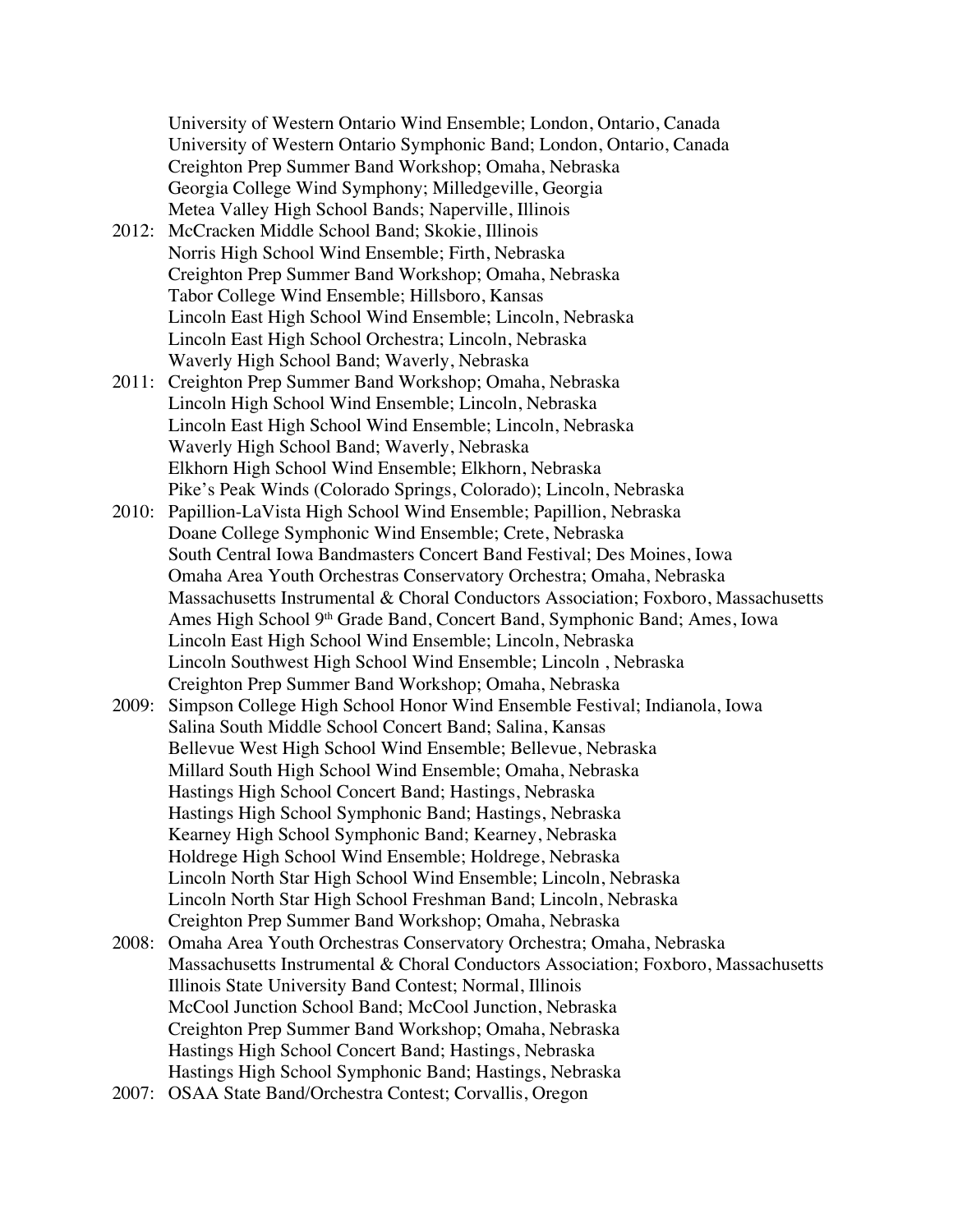Faribault High School Symphonic Band; Faribault, Minnesota Custer High School Band; Custer, South Dakota Southern Illinois University Symphonic Band; Carbondale, Illinois Lincoln South East High School Wind Ensemble; Lincoln, Nebraska Lincoln High School Symphonic Band; Lincoln, Nebraska 2006: Central High School Symphonic Band & Wind Ensemble; La Crosse, Wisconsin Logan High School Wind Ensemble; La Crosse, Wisconsin Lincoln Public Schools Large Ensemble Festival; Lincoln, Nebraska The Loomis Chaffee School Concert Band; Windsor, Connecticut Horizon Middle School Symphonic Band; Kearney, Nebraska Norris High School Symphonic Band; Firth, Nebraska Lincoln High School Wind Ensemble; Lincoln, Nebraska Scott Middle School Horn Section; Lincoln, Nebraska Lincoln High School Horn Choir; Lincoln, Nebraska Fremont High School Wind Ensemble; Fremont, Nebraska Millard South High School Wind Ensemble; Omaha, Nebraska 2005: Omaha Public Schools High School Band Adjudication Night; Omaha, Nebraska Omaha Public Schools Marching Band Invitational; Omaha, Nebraska Fremont High School Wind Ensemble; Fremont, Nebraska Lincoln North East High School Wind Ensemble; Lincoln, Nebraska Lincoln East High School Wind Ensemble; Lincoln, Nebraska Lincoln High School Wind Ensemble; Lincoln, Nebraska Lincoln South West High School Wind Ensemble; Lincoln, Nebraska 2004: Fremont High School Symphonic Band; Fremont, Nebraska Blair High School Wind Ensemble; Blair, Nebraska 2003: Massachusetts Instrumental & Choral Conductors Association; Hopkinton, Mass. Waukon High School Band; Waukon, Iowa Lincoln High School Wind Ensemble; Lincoln, Nebraska Lincoln East High School Wind Ensemble; Lincoln, Nebraska Fremont High School Symphonic Band; Fremont, Nebraska Lincoln Southeast High School Wind Ensemble; Lincoln, Nebraska Omaha Area Youth Orchestras Conservatory Orchestra; Omaha, Nebraska 2002: Southern Illinois University Music in Motion competition; Carbondale, Illinois Doane College Wind Ensemble; Crete, Nebraska Omaha Public Schools High School Band Adjudication Night; Omaha, Nebraska Kansas State Music Festival Large Group Contest; Shawnee Mission, Kansas Kansas State Music Festival Large Group Contest; Topeka, Kansas 2001: Omaha Public Schools Marching Invitational; Omaha, Nebraska Onalaska High School Wind Ensemble; Onalaska, Wisconsin Massachusetts Instrumental & Choral Conductors Association; Lexington, Massachusetts La Crosse Youth Symphony Orchestra; La Crosse, Wisconsin Tarleton State University Wind Ensemble & Horn Studio; Stephenville, Texas 2000: Central High School Horn Ensemble; La Crosse, Wisconsin UW-Green Bay Senior High Music Camp Horn Studio; Green Bay, Wisconsin Elk Mound High School Band; Elk Mound, Wisconsin

Massachusetts Instrumental & Choral Conductors Association; Hopkinton, Mass.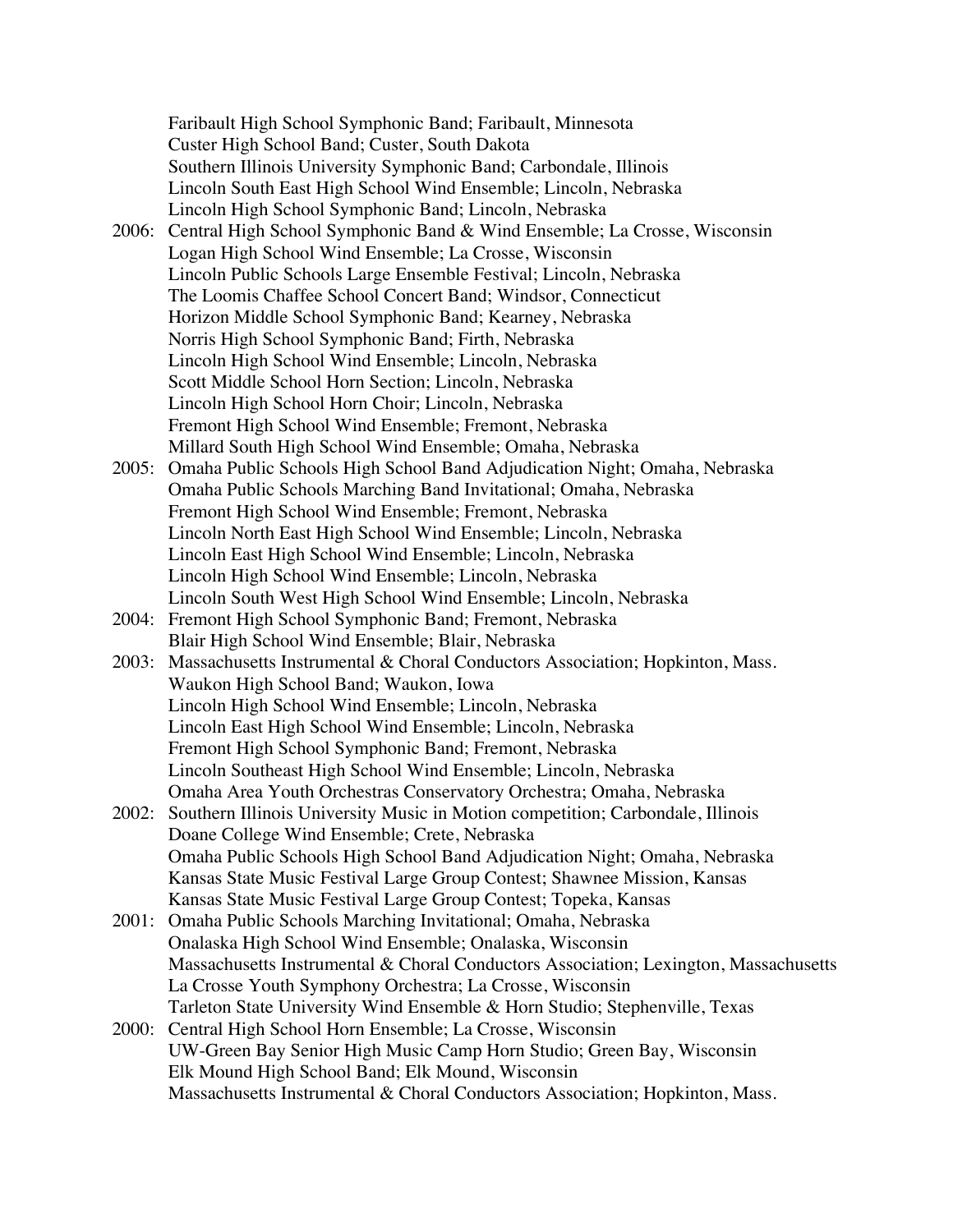| Onalaska High School Wind Ensemble; Onalaska, Wisconsin                           |
|-----------------------------------------------------------------------------------|
| Fargo High School Orchestra & La Crosse Youth Symphony; La Crosse, Wisconsin      |
| Houston High School Band; Houston, Minnesota                                      |
| 1999: Osseo-Fairchild High School Band; Osseo, Wisconsin                          |
| Whitewater High School Bands; Whitewater, Wisconsin                               |
| Massachusetts Instrumental & Choral Conductors Association; Hopkinton, Mass.      |
| Onalaska High School Wind Ensemble; Onalaska, Wisconsin                           |
| Minnesota State H.S. League Large Group Contest; Winona, Minnesota                |
| Wisconsin School Music Assoc. Large Group District Festival; Sparta, Wisconsin    |
| 1998: National Band Association - Wisconsin State Band Contest; Sparta, Wisconsin |
| West Allis Central High School Band; West Allis, Wisconsin                        |
| Grand Forks Central High School Band; Grand Forks, North Dakota                   |
| WSMA Clinic with Luther H. S. Ensembles; Onalaska, Wisconsin                      |
| Elk Mound High School Band; Elk Mound, Wisconsin                                  |
| 1997: Eisenhower High School Band; New Berlin, Wisconsin                          |
| Kosciuszko Middle School Band; Milwaukee, Wisconsin                               |
| Iowa-Grant High School Band; Livingston, Wisconsin                                |
| Wautoma High School Band; Wautoma, Wisconsin                                      |
| 1996: Onalaska High School Horn Choir; Onalaska, Wisconsin                        |

# **Orchestral Positions (horn)**

| (Lincoln, Nebraska) |                                                                                                                                                                                                                                                                                                                                                                                                                                                                                                   |  |
|---------------------|---------------------------------------------------------------------------------------------------------------------------------------------------------------------------------------------------------------------------------------------------------------------------------------------------------------------------------------------------------------------------------------------------------------------------------------------------------------------------------------------------|--|
| (Lincoln, Nebraska) |                                                                                                                                                                                                                                                                                                                                                                                                                                                                                                   |  |
|                     |                                                                                                                                                                                                                                                                                                                                                                                                                                                                                                   |  |
|                     | "the La Crosse Symphony Orchestra delivered a brilliant performance of the Tchaikovsky<br>[Symphony No. 5] that showed off a strong, full, rich string sound that was stunning. The brass<br>and woodwinds were consistently sound as usual, with some great individual work in the second<br>movement, especially by principal horn player Carolyn BarberThe symphony, with its popular<br>and sweet melodies, was something to relish."<br>Terry Rindfleisch, La Crosse Tribune, March 10, 2001 |  |

LSO Committee Assignments: Orchestra Committee (chair, 1997-1998), Education Committee (1997-1998)

| University of Wisconsin-La Crosse Choral Union Orchestra, principal horn1997-2000 |  |
|-----------------------------------------------------------------------------------|--|
| (Ridgefield, Connecticut)                                                         |  |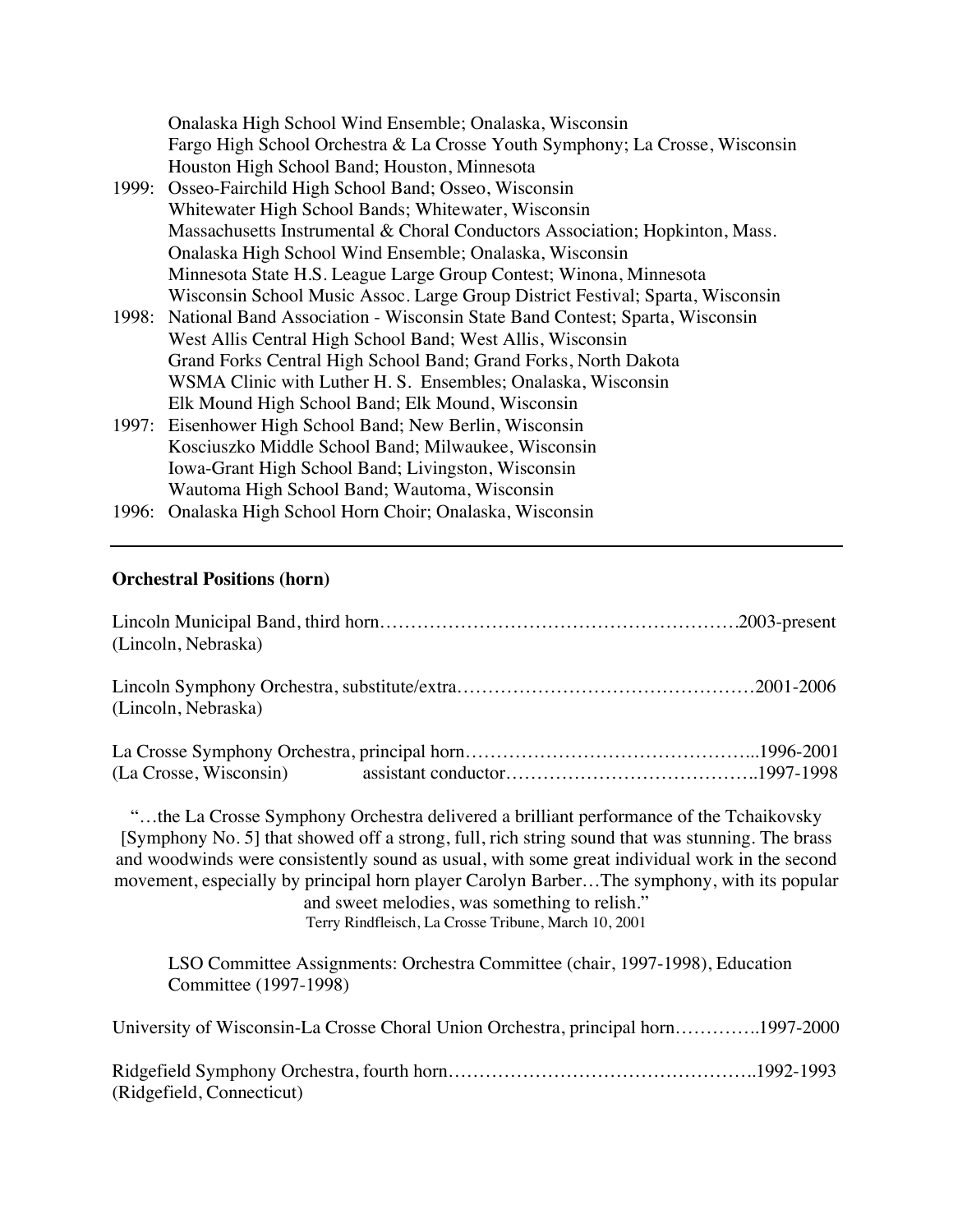| (Stamford, Connecticut)                                                                                                                                                                 |
|-----------------------------------------------------------------------------------------------------------------------------------------------------------------------------------------|
| (Wallingford, Connecticut)                                                                                                                                                              |
| (Norwalk, Connecticut)                                                                                                                                                                  |
| (Elmhurst, Illinois)                                                                                                                                                                    |
| (Chicago, Illinois)                                                                                                                                                                     |
| (Evanston, Illinois)                                                                                                                                                                    |
|                                                                                                                                                                                         |
| <b>Chamber Engagements (horn)</b>                                                                                                                                                       |
|                                                                                                                                                                                         |
| University of Nebraska-Lincoln Faculty Brass Quintet2005-2006, 2012 (spring)                                                                                                            |
|                                                                                                                                                                                         |
|                                                                                                                                                                                         |
| University of Wisconsin-La Crosse Faculty Woodwind Quintet1998-1999                                                                                                                     |
| Wisconsin College Faculty Brass and Percussion Ensemble1997,1999<br>(Madison, Wisconsin)                                                                                                |
| (Norfolk, Connecticut)<br>Mélange Woodwind Quintet (William Purvis, Samuel Baron, coaches)<br>Piano Quintet (David Golub, coach)<br>Norfolk Chamber Orchestra (Gustav Meier, conductor) |
| (New Haven, Connecticut)<br>Harmoniemusik, principal horn (David Shifrin, coach)                                                                                                        |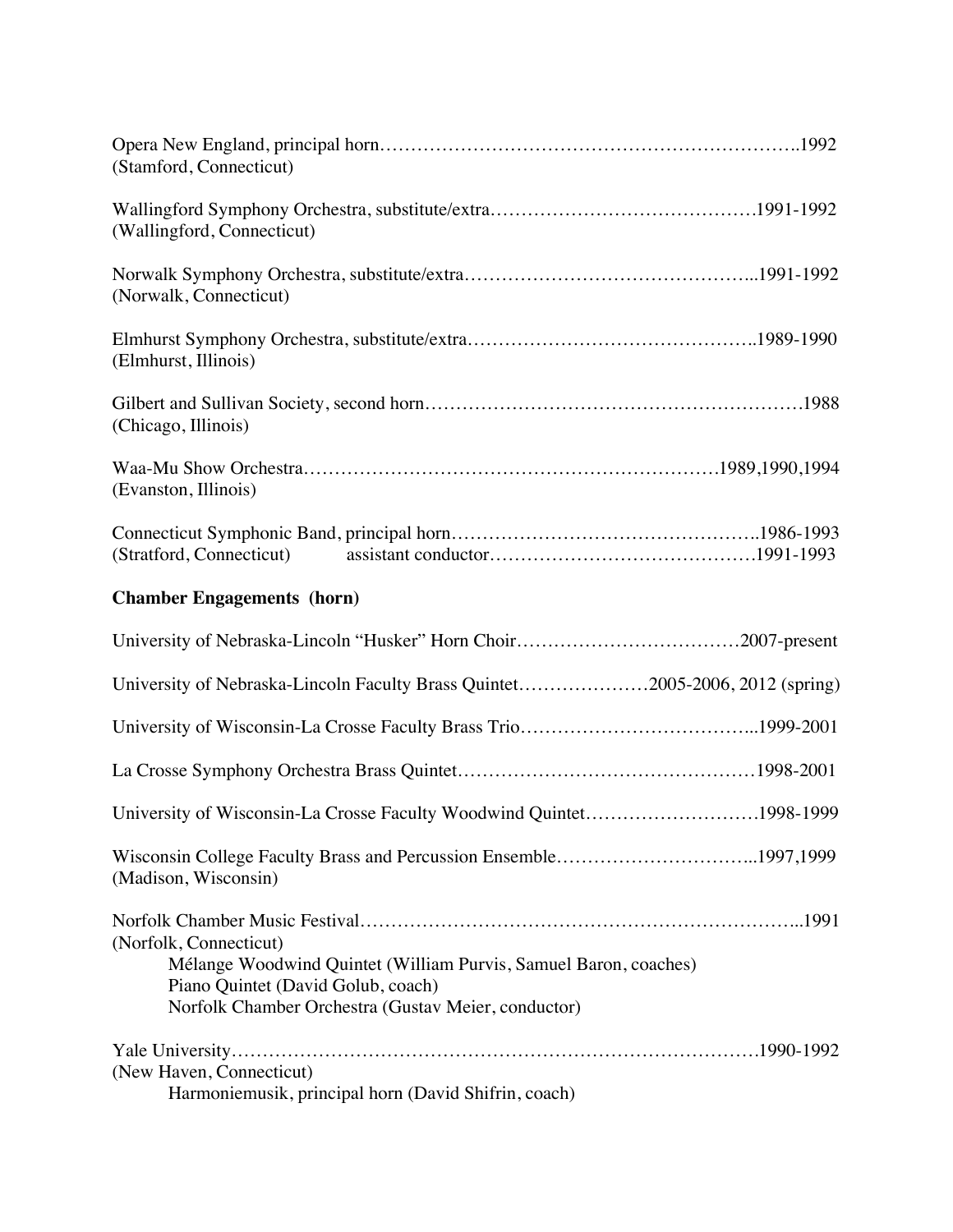| Brass Ensemble, principal horn (Tobbey Hanks, coach)<br>Woodwind Quintet (Ronald Roseman, coach)<br>Brass Quintet (Allan Dean, John Swallow, coaches) |
|-------------------------------------------------------------------------------------------------------------------------------------------------------|
| (Evanston, Illinois)<br>Brass Ensemble (Rex Martin, Dale Clevenger, coaches)<br>Quintessential Woodwind Quintet (Ray Still, Robert Barris, coaches)   |
| <b>Solo Recitals and Engagements (horn)</b>                                                                                                           |
| University of Wisconsin-La Crosse Faculty Recitals (solo)2001, 1999, 1998, 1997                                                                       |
| University of Wisconsin-La Crosse New Music Festival (soloist)1999, 2000                                                                              |
| (Onalaska, Wisconsin)                                                                                                                                 |
| (La Crosse, Wisconsin)                                                                                                                                |
| (La Crosse, Wisconsin)                                                                                                                                |
| <b>Other Professional Experience</b>                                                                                                                  |
| (Antioch, Illinois)                                                                                                                                   |
| (Evanston, Illinois)                                                                                                                                  |
| (Northfield, Illinois)                                                                                                                                |
| Conductor/Music Director: Stratford Community Concert Band1992-1993<br>(Stratford, Connecticut)                                                       |
| Assistant Conductor/Winds and Percussion Coach: Bridgeport Symphony Youth Orchestras                                                                  |

# **Lectures and Presentations**

• "Creativity as a Core Competency" clinic, Western University (London, Ontario, Canada) 2020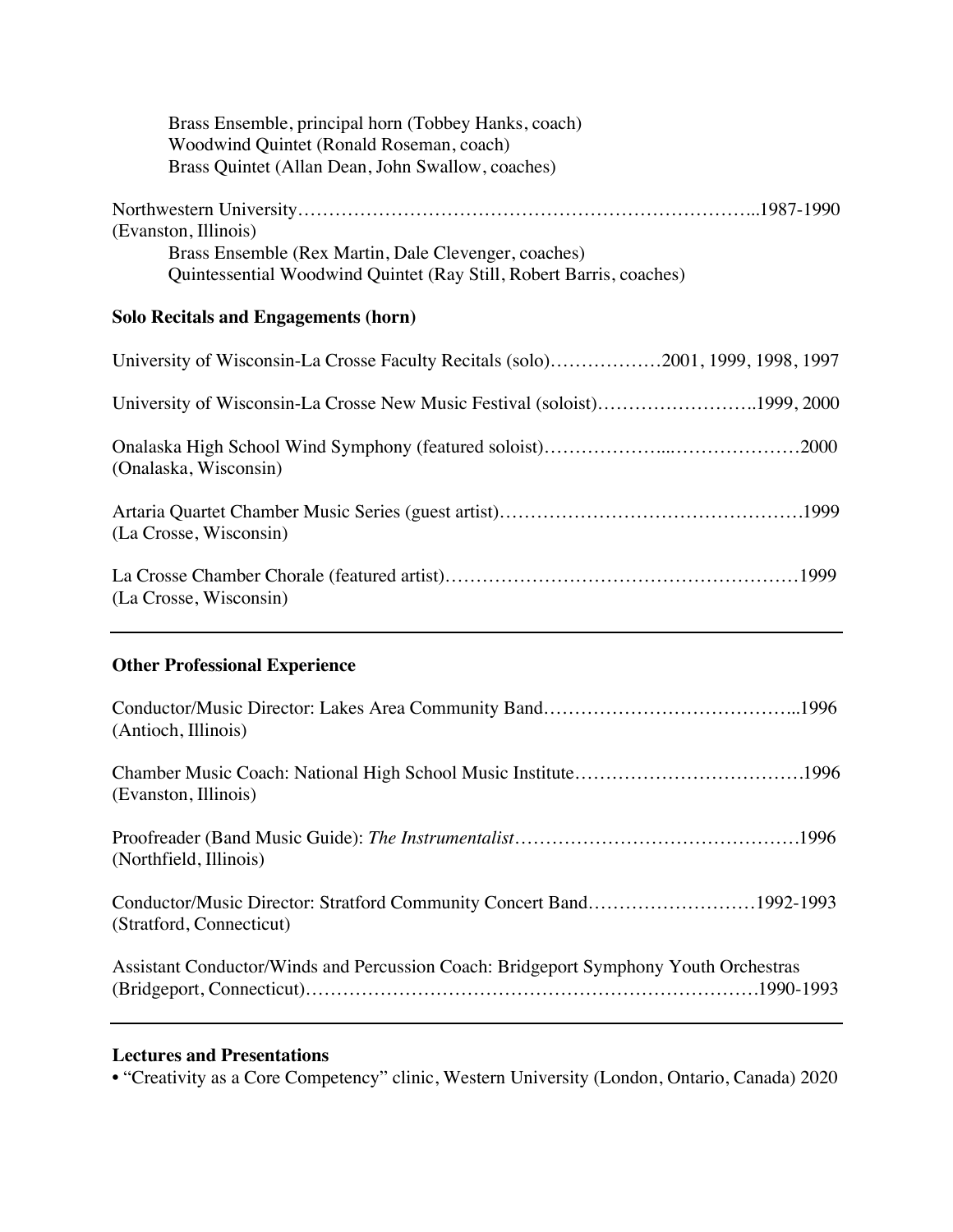• "Instrumental Ensemble Pegaogy" two-part workshop, Western University (London, Ontario, Canada) 2020

• "Interacting with Ensembles of All Ages: It's Not About You," MESA 2020: re-VAMP conference, Western University (London, Ontario, Canada), 2020

• "Creative Performance Strategies," Minnesota Band Directors Association Summer Teaching Symposium; Minneapolis, Minnesota

• "Portraits: An Integrated Arts Workshop," 4-session mini-class sponsored by Allied Arts Milledgeville and Georgia College, 2019

• "Inclusive Performance Strategy," Georgia College Newell Visiting Scholar presentation, 2019

• "Who's on first? Teaching, learning, and the creative process," Georgia College guest lecture, 2018

• "Rehearsal Reimagined," 2-part clinic, Wisconsin Summit at the University of Wisconsin-Madison, 2018

• "Innovative Rehearsal" (MECA 6267), seminar, VanderCook College of Music Summer Session, June 21-23, 2017.

• "A Forum on Women Composers," panel discussion, College Band Directors National Association National Conference 2017.

• "What the heck is going on in Suite G?" clinic, Missouri Music Educators Association Conference 2017.

• "The Creative Classroom: Life Beyond Decoding," Clinic, Missouri Bandmasters Association Summer Convention 2016 (Lake of the Ozarks, Missouri)

• "An Introduction to Ensemble Games," Clinic, Missouri Bandmasters Association Summer Convention 2016 (Lake of the Ozarks, Missouri)

• "The Creative Classroom," Clinic, Lincoln (Nebraska) Public Schools Music "Flex" Session 2016

• "Ensembleship in Practice: Techniques to Evoke Creativity in Rehearsal and Performance," Clinic, The Midwest Clinic 2015 (international)

• "Hands on with the Nebraska Fine Arts Standards," Clinic, Nebraska Music Education Summit 2015 (Lincoln, Nebraska)

• "Playing Good Music Well Is Not Enough," keynote address, Soundscapes 2014 (London, Ontario, Canada)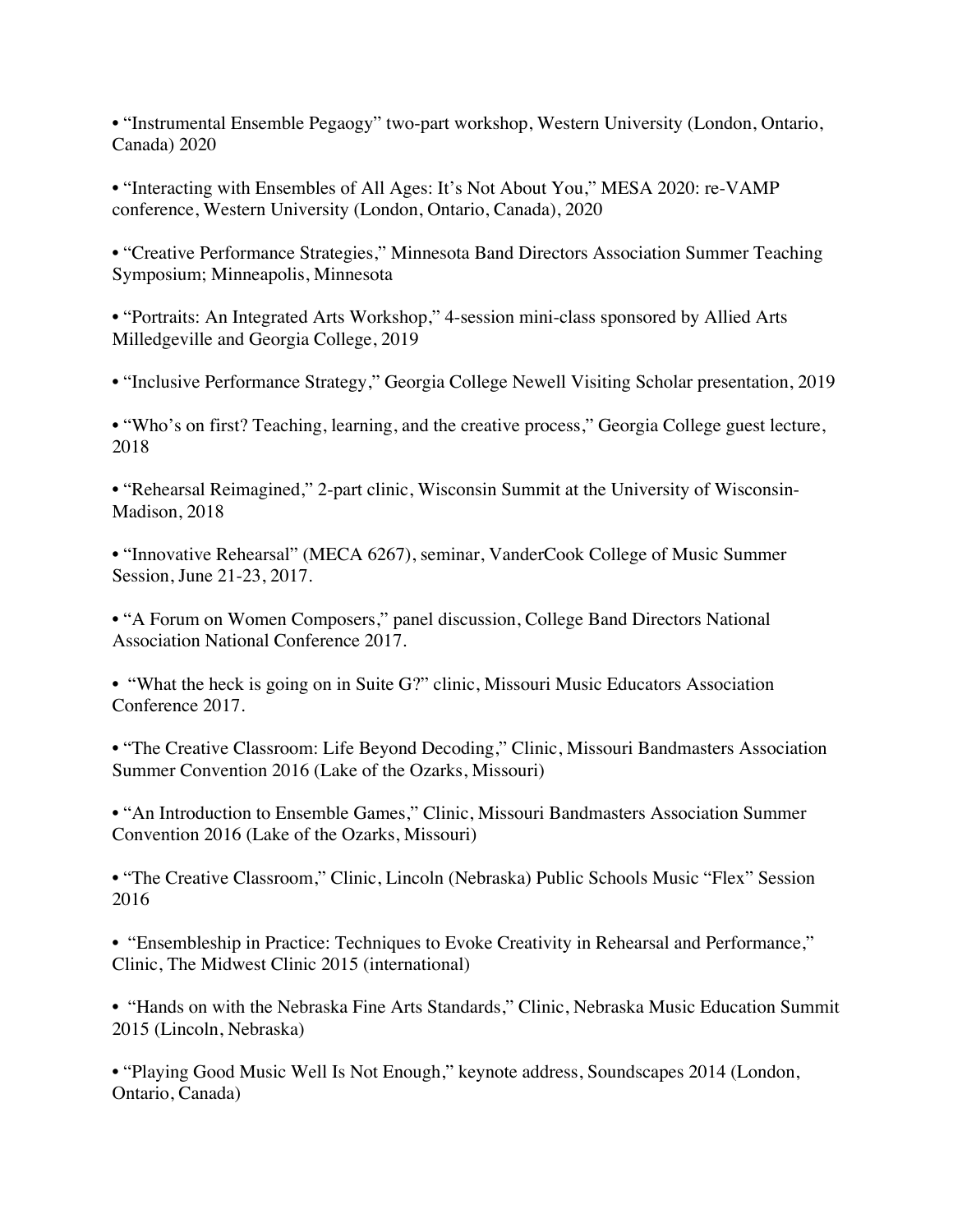• "Ensembleship in Practice," workshop, Soundscapes 2014 (London, Ontario, Canada)

• "A New Foundation for an Old Idea: Ensembleship in the 21<sup>st</sup> Century" research presentation, Soundscapes 2014 (London, Ontario, Canada)

• "Ensembleship for the 21<sup>st</sup> Century Artist-Teacher" research presentation, Ithaca/CBDNA Conference on Instrumental Music Education (Ithaca, New York) 2014

• "Roger Zare's *Mare Tranquillitatis"* repertoire presentation session, College Band Directors National Association North Central Division Conference 2014

• "Developing Ensembleship" Clinic, Best of the West Festival (Grand Junction, Colorado) 2013

• "A New Foundation for an Old Idea: Ensembleship in the 21<sup>st</sup> Century" research presentation, College Band Directors National Association National Conference 2013

• "Rehearsal Strategies" workshop, University of Western Ontario Creative Performance Symposium and Conducting Workshop (London, Ontario, Canada) 2013

• "Creativity, Artistry, and Music Education in the 21<sup>st</sup> Century" clinic, University of Western Ontario Creative Performance Symposium and Conducting Workshop (London, Ontario, Canada) 2013

• "Developing Ensembleship" Clinic, Lincoln (Nebraska) Public Schools Music "Flex" Session 2013

• "Walter Finlayson's settings of the music of William Duncombe and James Hook for young bands: *Early English Suite."* A repertoire presentation session, Nebraska Music Educators Association 2012.

• "Brainstorming: Improving the System" Think tank, Nebraska Music Educators Association Conference 2012

• "Developing Ensembleship" Clinic, Wisconsin State Music Educators Association Conference (Madison, Wisconsin) 2012

• "Artistry in Music Education" Workshop, Indian Prairie School District (Illinois) Music Institute 2012

• "Artistry for All – Techniques to Unlock the Creative Potential of Every Ensemble" Clinic, The Midwest Clinic 2011 (international)

• "Developing Ensembleship" Clinic, Tri-State Band Festival (Tallahassee, Florida) 2011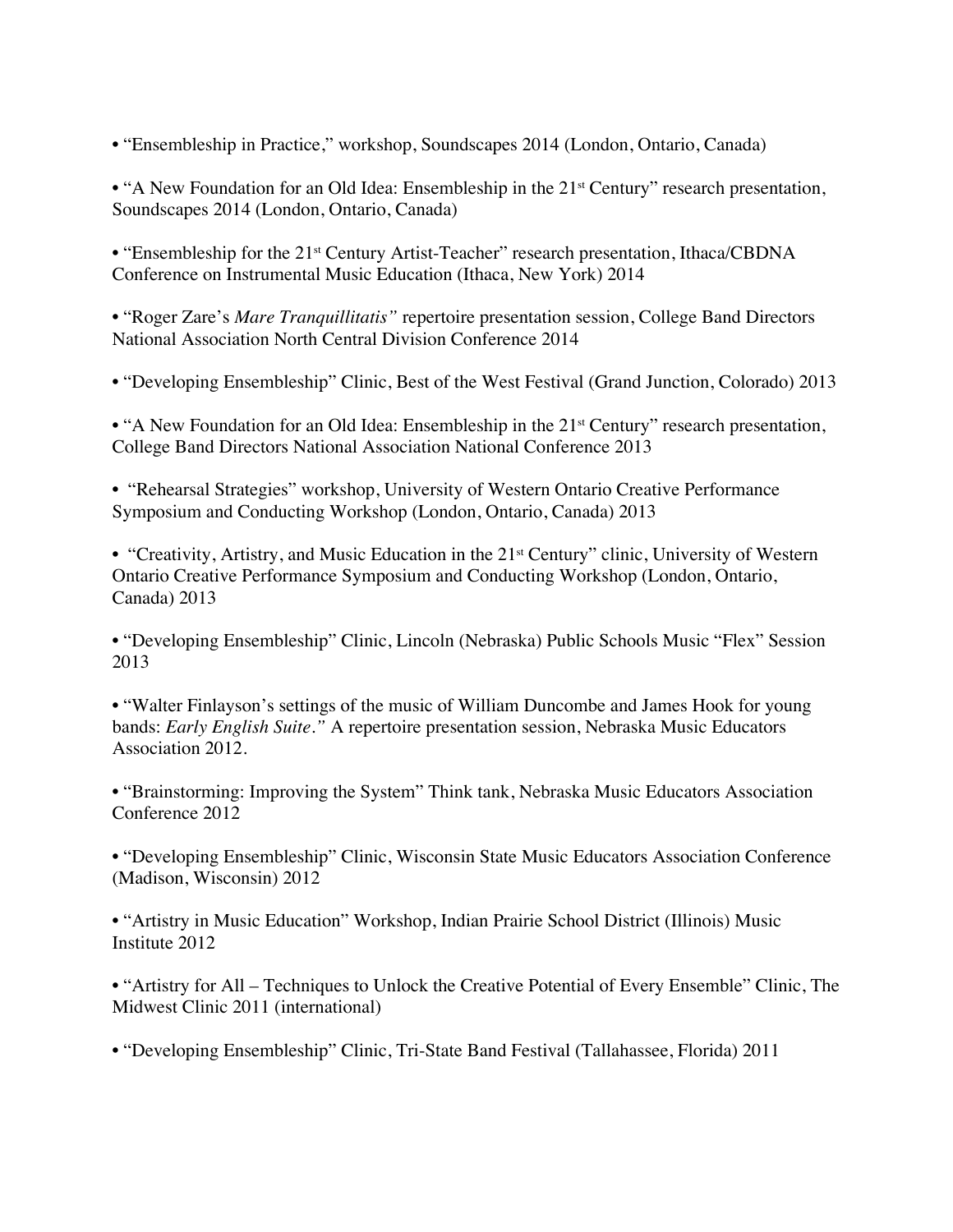• "Brainstorming: Improving the System" Think tank, Nebraska Music Educators Association Conference 2011

• "Breakfast at CBDNA: On programming and performance practice" Think tank, College Band Directors National Association National Conference 2011

• "Ensemble Artistry: Quantum Leap or Simple Step?" Clinic, Nebraska Music Educators Association Conference 2010

• "Brainstorming: Improving the System" Think tank, Nebraska Music Educators Association Conference 2010

• "Auditioning 101: Getting Ready, Getting In" Clinic, Nebraska Tri-M Conference 2010

• New Music Reading Session, Nebraska State Bandmasters Association Summer Clinic 2010

• "Albert Roussel's *A Glorious Day"* Repertoire presentation session, College Band Directors National Association North Central Division Conference 2010

• "Breakfast at CBDNA: On programming and performance practice" Think tank, College Band Directors National Association North Central Division Conference 2010

• Conducting Workshop, Northwest Missouri State University CMENC, 2009

• New Music Reading Session, Nebraska State Bandmasters Association Summer Clinic 2009

• "Percy Grainger's *The Merry King"* Repertoire presentation session, College Band Directors National Association North Central Division Conference 2008

• "Creative Rehearsal Strategies for Middle School Band" Lab demonstration clinic, The Midwest Clinic 2006 (international)

• "Physics for Conductors: Enhancing Your Creativity on the Podium" Conducting clinic, America String Teachers Association Central States Workshop 2006

• "The Conductors Workshop II" Conducting clinic, Nebraska Music Educators Association Conference 2006

• "Influencing Sound: Revising Pedagogical Practices to Improve Conductor Efficacy" Lecture, College Band Directors National Association North Central Division Conference 2006

• "Ensemble Physics: Music in Motion" Conducting clinic, Nebraska ESU 4 Staff Development Conference 2006

• "The Conductors Workshop" Conducting clinic, Nebraska Music Educators Association Conference 2005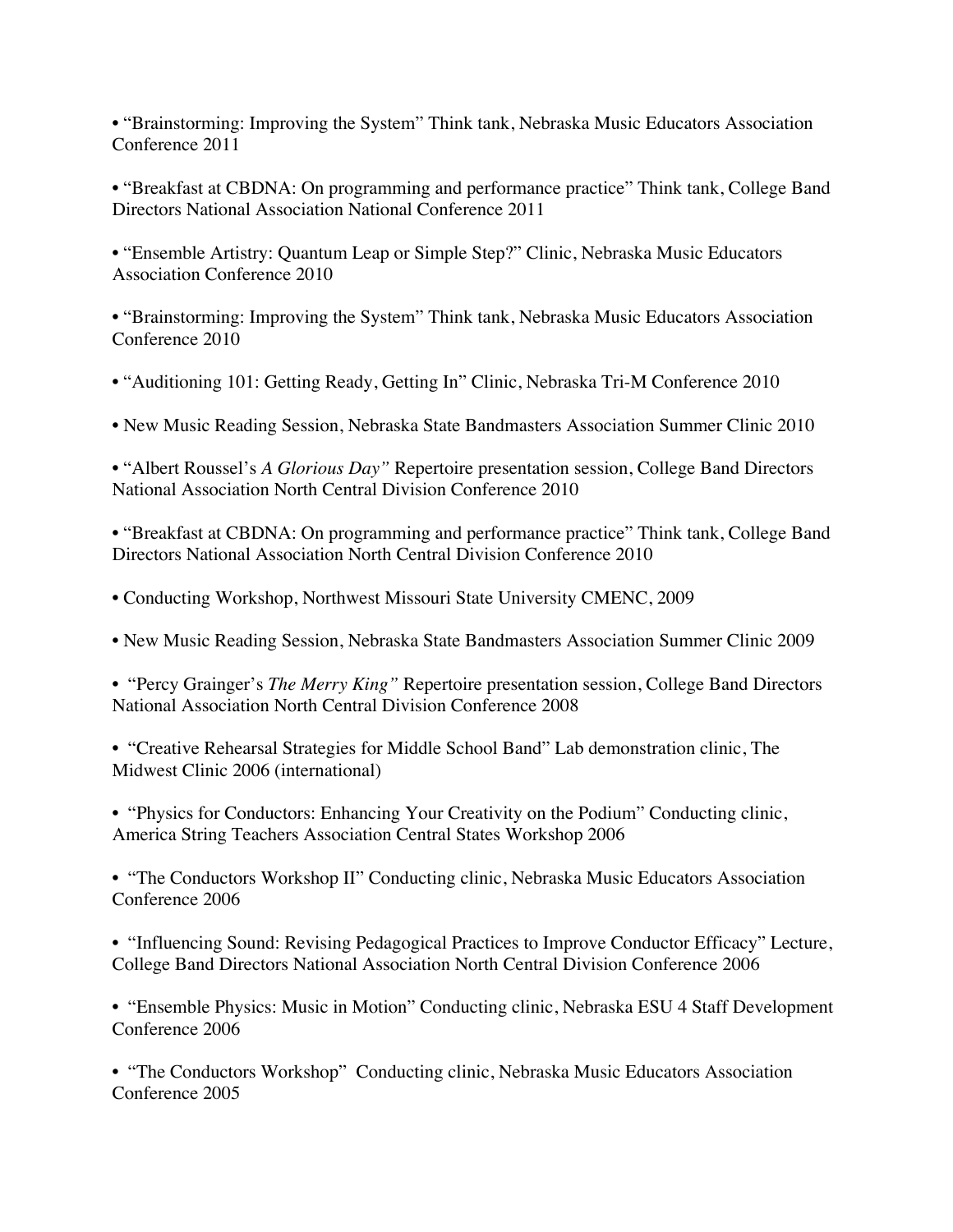• "Creative Practice Strategies for the Improvisational Conductor" Conducting clinic, The Midwest Clinic 2003 (international)

• "The Essential Conductor: Looks Can Be Deceiving" Conducting clinic, Nebraska Music Educators Association Conference 2003

• "The Physics of Ensemble Communication" Musicianship training clinic 2003, The United States Navy Atlantic Fleet Band

• "Ralph Vaughan Williams' *Scherzo Alla Marcia*" Repertoire presentation session, College Band Directors National Association National Conference 2003

• "What is a Conductor?" Lecture presentation, Fairfield, Connecticut Public Schools Music Department 2002 (townwide in-service training)

• "The Difference: Style, Taste, Expression and Interpretation. The Conductor's Role in Performance" Graduate seminar presentation, University of Missouri-Kansas City Conservatory of Music 2000

• "Principals of Teaching Conducting" Conducting pedagogy demonstration, College Band Directors National Association North Central Division Conference 2000

• "What is opera, anyway? Paying the Rent and Changing the Face of Music" Subscription series concert lecture, La Crosse Symphony Orchestra 1999

• "Conducting Challenges of Contemporary Wind Band Literature" Clinic session, National Band Association Wisconsin Chapter Conference 1998

• "An Introduction to Reynaldo Hahn's *Le Bal de Beatrice d'Este*" Paper presentation, University of North Texas Conductors Collegium 1997

## **Publications (compact discs)**

- 2001: *The University of Nebraska-Lincoln "Cornhusker" Marching Band 2001:* administrator *Raven& Brass Theme* (Accession Records) and *The Eros of Frigid Beauty* (Accession Records): horn
- 1998: *"UW-L Rah!" 1998 Halftime Highlights* (University of Wisconsin-La Crosse): conductor, "Screaming Eagles" Marching Band, designer, producer
- 1998: *Don Owens: Compositions* (Northwestern University): conductor, Northwestern University Contemporary Music Ensemble *Band Music of Distinction, Volume III* (Daehn Publications ): conductor, University of Wisconsin-La Crosse Wind Symphony
- 1996: *Rachmaninoff & Szymanowski: Music from Northwestern, Volume 2,* Northwestern University Symphony Orchestra: production coordinator *Kwak-Cheng Piano Duo: Music from Northwestern, Volume 3*: production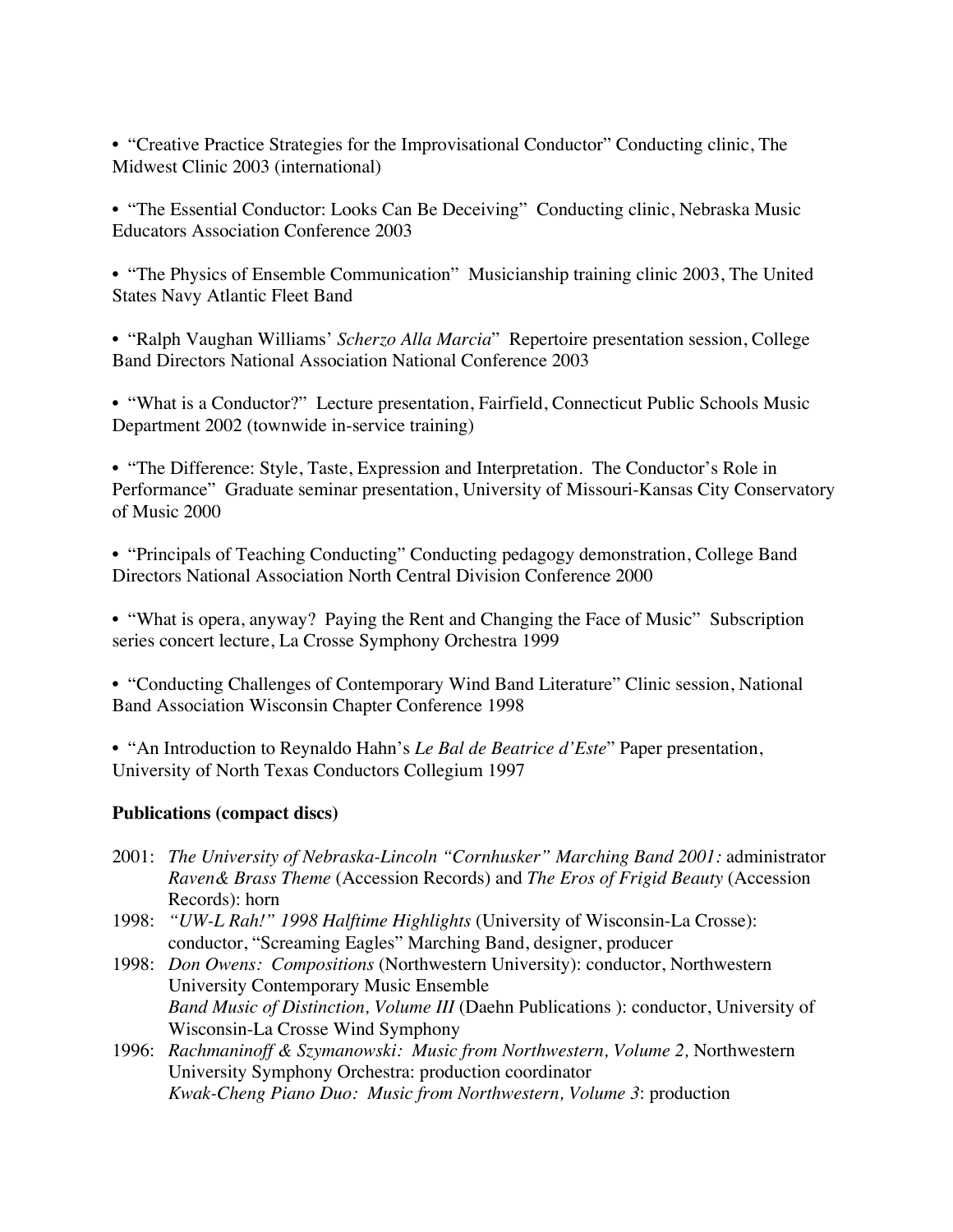coordinator, author - liner notes *A Centennial Sampler,* Northwestern University Ensembles: production coordinator, author - liner notes *European Tradition, Northshore Concert Band* (Brewster Recordings): assistant producer, author - liner notes

- 1995: *Through Countless Halls of Air: Music from Northwestern, Volume 4,* Northwestern University Symphonic Wind Ensemble: assistant producer, production coordinator, author - liner notes
- 1994: *"Wildcat" Band Fire Up! Music from Northwestern, Volume 1,* Northwestern University "Wildcat" Marching Band: assistant producer
- 1994: *"Lost & Found"* Waa-Mu Show 1994 original cast recording: horn
- 1992: *Paynter Conducts Arnold: Music from Northwestern, Volume 6,* Northwestern University Symphonic Wind Ensemble: production coordinator, author liner notes
- 1990: *"It's About Time!"* Waa-Mu Show 1990 original cast recording: horn

## **Publications (books and articles)**

"Creativity in the Wind Band." *The Future of the Wind Band: Philosopher and Practitioner in Dialogue.* Edited by William Perrine. Chicago: GIA Publications, scheduled for publication 2020.

"An Analysis of Kathryn Salfelder's *Shadows Ablaze*." *Teaching Music Through Performance in Band,* volume 11. Edited by Richard Miles. Chicago: GIA Publications, 2017.

"DIY" *Nebraska Music Educator,* October 2016, Vol. 74, No. 2.

"Arbor Day" *Nebraska Music Educator,* July 2016, Vol. 74, No. 1. Reprinted by permission in *Segue Magazine,* September 2016, Opus 38, No. 1 (the official magazine of the Arkansas Music Educators Association).

"Batter Up" *Nebraska Music Educator,* March 2016, Vol. 74, No. 4.

"A good offense is the best defense" *Nebraska Music Educator,* October 2015, Volume 73, No. 3.

"Emmett studies the ancient system of Feng Shui" *Nebraska Music Educator,* August 2015, Volume 73, No. 2.

"Playing Good Music Well Is Not Enough" *Nebraska Music Educator*, April 2015, Volume 73, No. 1. Reprinted in *Segue Magazine,* May 2015, Opus 36, No. 3 (the official magazine of the Arkansas Music Educators Association). Reprinted *Tennessee Musician,* 2016, Volume 68, No. 4 (the official magazine of the Tennessee Music Educators Association). Reprinted in *Voice of the Washington Music Educators Association,* January 2017.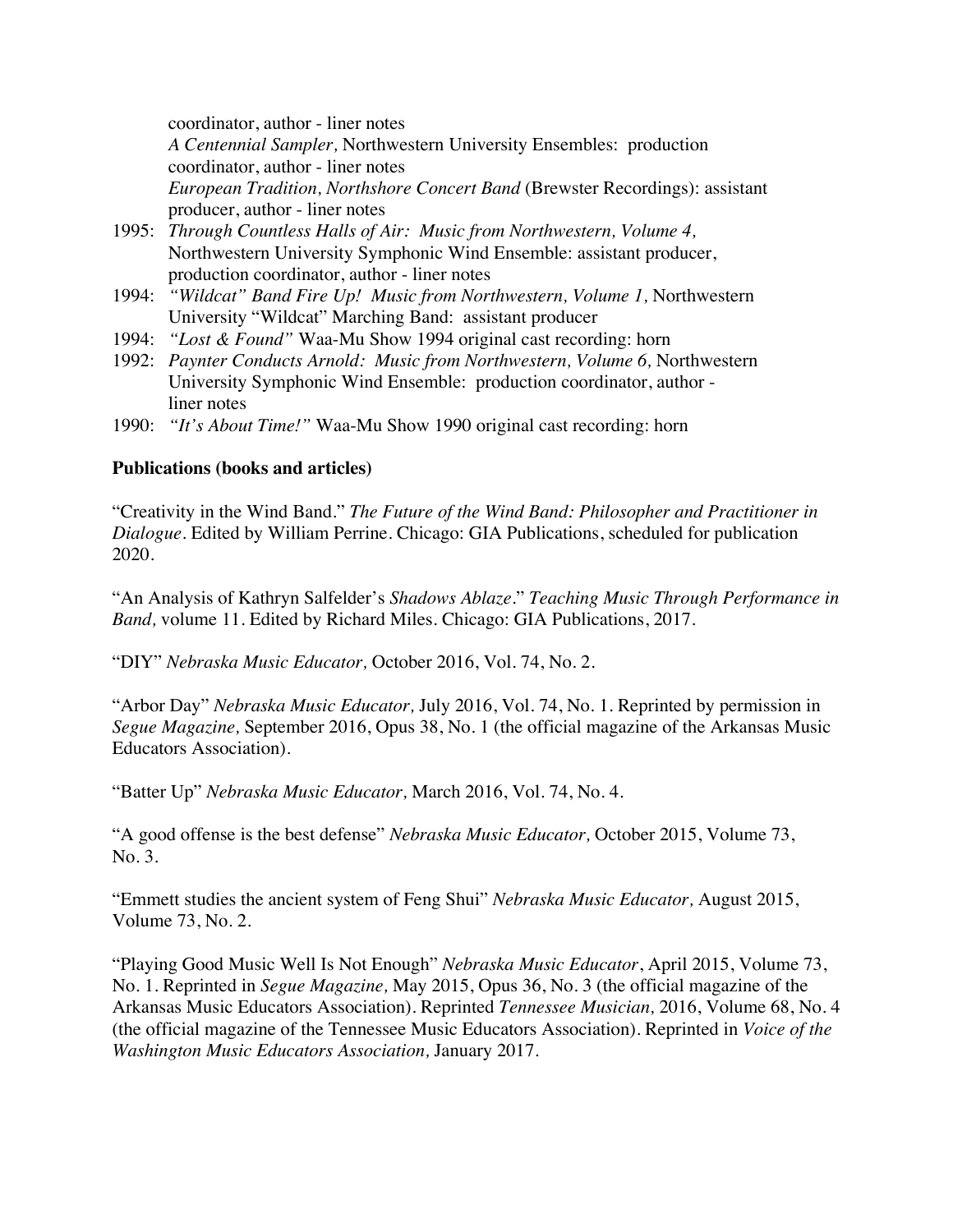"An Analysis of Kenneth Hesketh's *Danceries (Set II)*." *Teaching Music through Performance in Band,* volume 10. Edited by Richard Miles. Chicago: GIA Publications, 2014.

"An Analysis of Rob Goorhuis's *Variations on a Pentatonic Theme." Teaching Music through Performance in Band,* volume 9. Edited by Richard Miles. Chicago: GIA Publications, 2012.

"An Analysis of Ryan George's *Firefly." Teaching Music through Performance in Band,* volume 8. Edited by Richard Miles. Chicago: GIA Publications, 2010.

"An Analysis of J.S. Bach's *Komm, Süsser Tod (*transcribed by Alfred Reed)." *Teaching Music through Performance in Band,* volume 1, revised. Edited by Richard Miles. Chicago: GIA Publications, 2009.

"An Analysis of James Barnes' *Dream Journey." Teaching Music through Performance in Band,* volume 7. Edited by Richard Miles. Chicago: GIA Publications, 2008.

"Gene Milford's *Star Voyage:* A Teacher's Guide." *Teaching Music through Performance in Beginning Band,* volume 2. Edited by Richard Miles. Chicago: GIA Publications, 2007.

"An Analysis of Claude T. Smith's *Eternal Father, Strong to Save." Teaching Music through Performance in Band,* volume 6. Edited by Richard Miles. Chicago: GIA Publications, 2006.

*Influencing Sound: Myths, Metaphors, and Musicianship (A Practical Theory of Conducting).* Unpublished manuscript  $[200$  pages at 450 words per page;  $© 2004$ .

"An Analysis of Elliot Del Borgo's *Do Not Go Gentle Into That Good Night." Teaching Music through Performance in Band,* volume 5. Edited by Richard Miles. Chicago: GIA Publications, 2004.

"An Introduction to Reynaldo Hahn's *Le Bal de Beatrice d'Este." Journal of Band Research,*  Volume 36 / Number 1 / Fall 2000.

"Band Music Review." *NMEA Music Educator, 2011 fall/volume 2* (series discontinued)

"Band Music Review: Where have all the marches gone?" *NMEA Music Educator, 2011 fall/volume 1.* Reprinted by permission in *Maryland Music Educator, winter 2011* and *Tempo, February 2012* (the official magazine of the New Jersey Music Educators Association), and *CMEA News, September 2012* (the official magazine of the Connecticut Music Educators Assocation).

"Band Music Review." *NMEA Music Educator, 2010-2011/volumes 1-4* "Band Music Review." *NMEA Music Educator, 2009-2010/volumes 1-4* "Band Music Review." *NMEA Music Educator, 2008-2009/volumes 1-4* "Band Music Review." *NMEA Music Educator, 2007-2008/volumes 1-4*

## **Commissions and Premieres**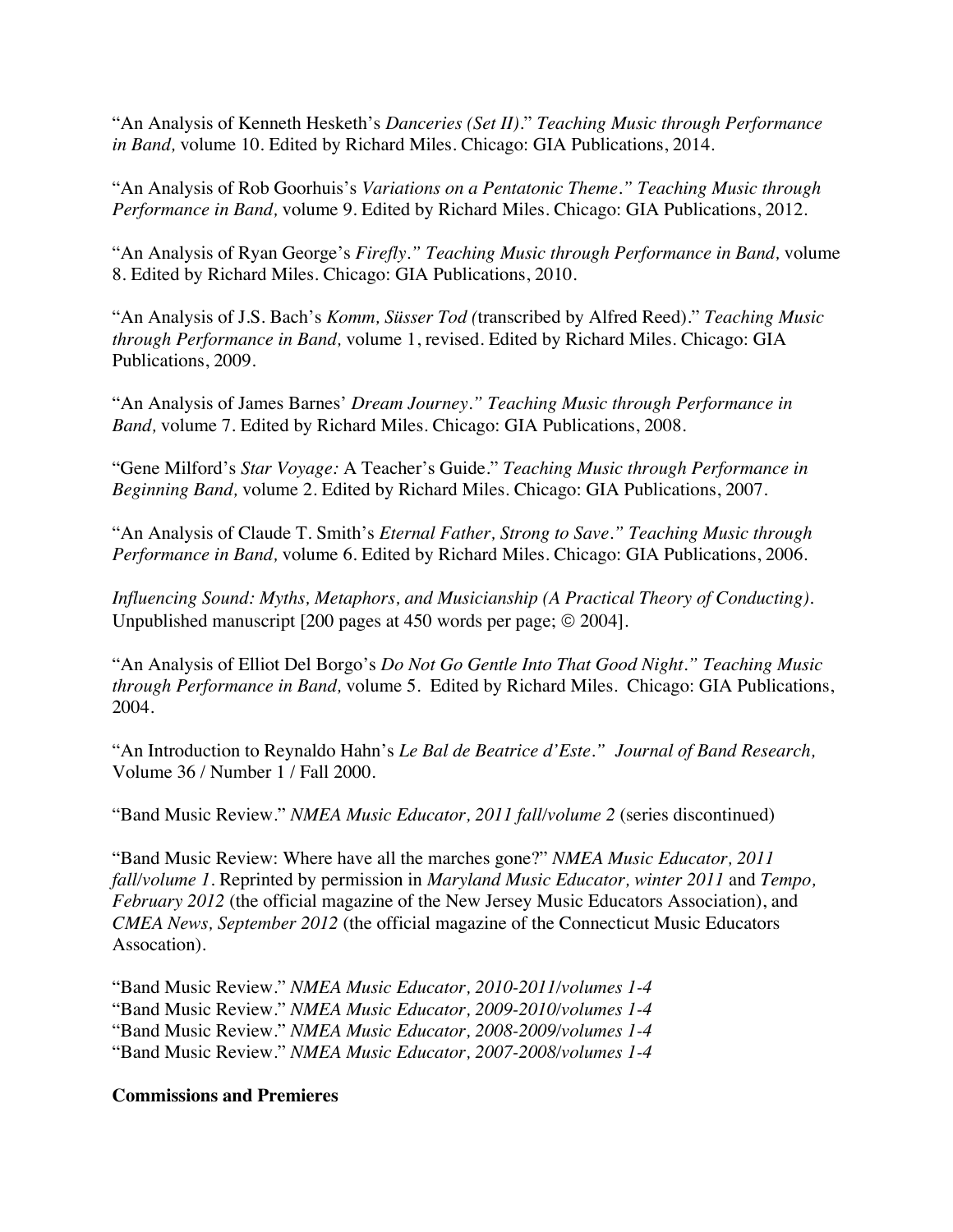|       | 2019: Ricardo Lorenz, Caminantes, National consortium                                                                          |
|-------|--------------------------------------------------------------------------------------------------------------------------------|
|       | Valerie Colman, (TBD – multimovement), National consortium, in progress                                                        |
|       | Alexandra Gardner, Just Say Yes, National consortium                                                                           |
|       | 2018: Steve Jaffe, Parades - Symphony Concertante for Orchestral Winds, Brass and                                              |
|       | Percussion, National consortium                                                                                                |
|       | John Mackey, Places we can no longer go, National consortium                                                                   |
|       | Michael Krueger, Alone, solo trombone and wind ensemble, Nat'l cons., in progress                                              |
|       | James Syler, Symphony No. 2, National consortium                                                                               |
|       | Zhou Tian, Seeker's Scherzo, National consortium                                                                               |
|       | Larry Tuttle, Across the Divide, National consortium; Nebraska premiere 2018. Winner:                                          |
|       | 3 <sup>rd</sup> Place in the 2019 American Prize composition competition.                                                      |
|       | Larry Tuttle, Utopia Rising, National consortium, in progress                                                                  |
|       | David Maslanka, Symphony No. 10, National consortium (posthumous completion of Dr.<br>Maslanka's sketches by Matthew Maslanka) |
|       | 2017: Huck Hodge, At dawn I chant my own weird hymn, solo trumpet and wind ensemble,<br>National consortium                    |
|       | Rachel Whelan, Constellations, Regional consortium, 2017, in progress                                                          |
|       | Stacy Garrop, Concerto for Alto Saxophone and Wind Ensemble, National consortium;                                              |
|       | Nebraska premiere 2018                                                                                                         |
|       | Carter Pann, At Her Ladyship's Request, National consortium; Nebraska premiere 2017                                            |
|       | Ryan Lindveit, Like an Altar with Nine Thousand Robot Attendants, National consortium                                          |
|       | 2016: Kimberly Archer Common Threads, world premiere 2016 at CBDNA North Central                                               |
|       | <b>Division Conference</b>                                                                                                     |
|       | Alexandra Gardner Perseids, National consortium; Nebraska premiere 2016                                                        |
| 2015: | Carter Pann High Songs, amplified cello and chamber winds, National consortium                                                 |
|       | Tamar Diesendruck Variant Scenarios, National consortium                                                                       |
|       | James Syler Congo Square, National consortium; Nebraska premiere 2015                                                          |
|       | 2014: National Wind Ensemble Consortium Group - UNL joined in 2014. The mission of the                                         |
|       | group is to commission prominent composers who have not significantly                                                          |
|       | contributed to the wind repertoire.                                                                                            |
|       | Randall Snyder Short Symphony, world premiere of the revised expanded edition, 2014                                            |
|       |                                                                                                                                |
|       | "[A] terrific performance. Please convey my appreciation to the players for all their                                          |
|       | hard work. I was also struck by your conducting approach, focusing on                                                          |
|       | expressive gestures rather than perfunctory time keeping - you seemed to be painting<br>the piece in air."                     |
|       | Randall Snyder, email to C. Barber re: premiere performance, March 12, 2014                                                    |
|       |                                                                                                                                |
|       | Ben Hjertmann <i>Donkey Rhubarb</i> , National consortium organized by C. Barber and B.<br>Hjertmann, Nebraska premiere 2015   |
|       | Dana Wilson Tuba Concerto, National consortium; Nebraska premiere 2014                                                         |
| 2013: | Donald Crockett, Dance Concerto for Clarinet/Bass Clarinet and Winds,                                                          |
|       | National consortium                                                                                                            |
|       | Frank Felice Power Plays, National consortium; Nebraska premiere 2016                                                          |
|       | Adam Silverman Marimba Concerto, National consortium                                                                           |
|       |                                                                                                                                |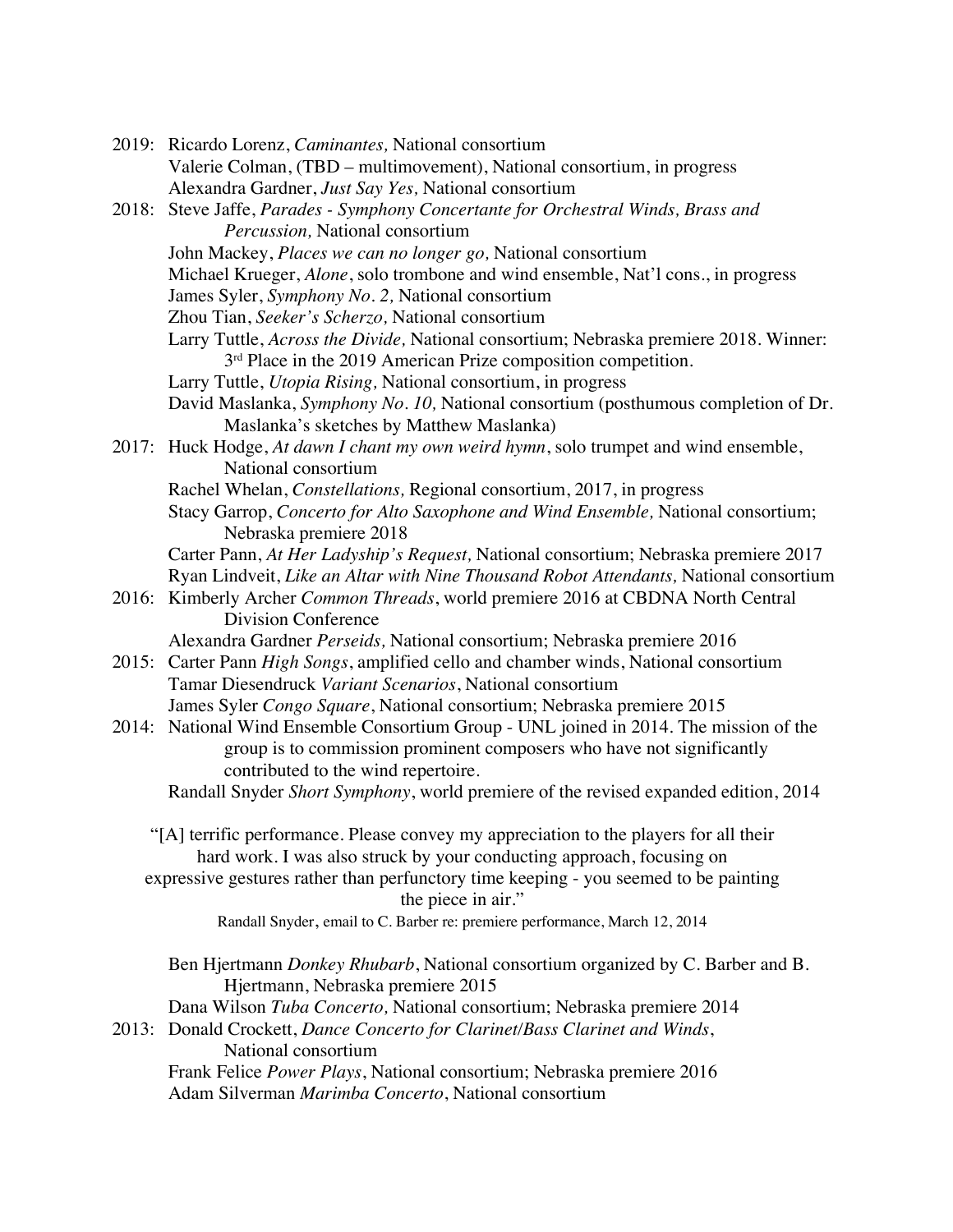Roger Zare *Mare Tranquillitatis*, National consortium; Nebraska premiere 2013 Andrew Rindfleisch *American Scripture.* National consortium; Nebraska premiere 2013

- 2012: Rusty Banks *Cahaba,* National consortium Carter Pann *Symphony No. 1 "My Brother's Brain,"* National consortium; Nebraska premiere 2012
- 2011: Michael Schelle *The End of the World,* National consortium. 2nd place winner, 2012 NBA/Revelli Composition Contest

David Maslanka *Symphony No. 9,* National consortium; Nebraska premiere 2017 Roy Magnuson *The Golden Gray*. National consortium; Nebraska premiere 2011 Huck Hodge *From the Language of Shadows,* National cons.; Nebraska premiere 2015

- 2010: Carlos Franzetti *Symphony No. 3.* National consortium
- 2009: Juraj Filas *Copernicus,* UNL commission (grant written by UNL Faculty Brass Quintet), World premiere, 2009

"I heard many times the recording of *Copernicus:* It is wonderful!! I am so happy about this fantastic performance, I cannot say it by words." Juraj Filas email to Scott Anderson re: recording of UNL performance, December 3, 2009

Kevin Krumenauer *Symphony No. 1.* National consortium

- Eric Richards *Concerto for Trombone Quartet and Wind Ensemble.* National consortium; Nebraska premiere, 2011
- Kenneth Fuchs (title TBA: 12-15 minute concerto for saxophone and band). National consortium, completion date unknown

Kimberly Archer *Symphony No. 3.* National consortium; Nebraska premiere, 2009

"It's a slash-and-burn performance! All teeth and claws!" David Maslanka, email to K. Archer re: UNL performance March 10, 2009

2008: Steven Bryant *The Marbled Midnight Mile.* State consortium coordinated by Phi Beta Mu; World premiere, 2009

Kevin Walczyk *Symphony No. 2 "Epitaphs Unwritten."* National consortium. Co-winner of the 2011 NBA/Revelli Composition Contest, Pulitzer Prize nominee 2011 Jay Kawarsky *Red Training Reels*. National consortium

Randall Snyder *Eight Untitled Pieces*, solo double bass with wind ensemble; World premiere, 2008

2007: James Beckel, Jr. *Symphony for Band*. National consortium Travis Cross *Elegy.* National consortium Carter Pann *Concerto Logic.* National consortium Andrew Rindfleisch *Mr. Atlas*. National consortium; Nebraska premiere, 2007 James Syler *Tattoo.* National Consortium; Nebraska premiere, 2007

"…fabulous! You captured the complete arc of the piece, which is difficult…These are the moments that encourage me as a composer. You were able to get to the sounds I was imagining." James Syler, email to C. Barber, March 2, 2007

2006: Jonathan Newman *My Hands Are A City*. National consortium; Nebraska premiere 2010 2005: Melinda Wagner *Swept Under,* Big XII consortium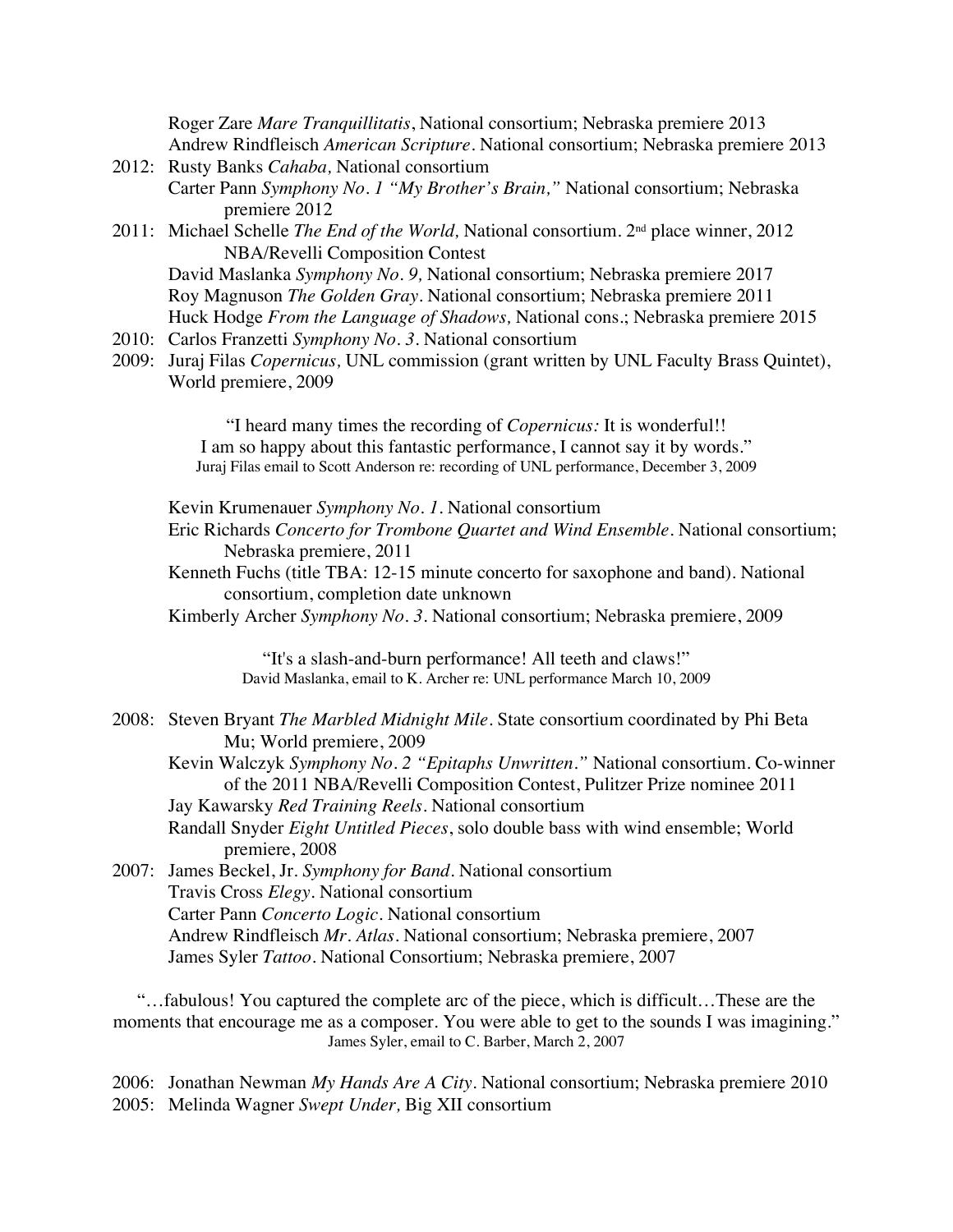David Maslanka *Symphony No. 7.* National consortium Samuel Zyman *Cycles*. National consortium Matthew Halper *Concerto for Flute and Chamber Wind.* National consortium Nolan Schmit *Fantasia for Band.* Commissioned by Epsilon Omega chapter of Kappa Kappa Psi in honor of the 125th anniversary of the University of Nebraska-Lincoln band program. World premiere, April 2005

"Your conducting and sensitivity to the music really brings to life my vision for the piece and I am so pleased that you (and the wind ensemble) are the one to premiere it." Nolan Schmit, email to C. Barber, April 21, 2005

- 2004: Richard Danielpour *Voice of the City.* National consortium; Nebraska premiere, 2007 Carter Pann, *American Child.* National consortium; Midwest regional premiere and Nebraska premiere, March 2004
- 2003: Michael Torke *Bliss: Variations on an Unchanging Rhythm.* National consortium; Nebraska premiere November 2003
- 2002: Carolyn Bremer *Returns of the Day*. National consortium Dan Welcher *Minstrels of the Kells.* Big XII Conference consortium
- 2001: Don Owens *Concerto for Wind Symphony.* 4-movement, 30-minute concerto for wind ensemble. Total responsibility for project, including initial proposal, funding, collaboration with composer, organizing composer residency. World premiere performance spring, 2001 and Nebraska premiere March 2003
- 2000: Christopher Marshall *Aue!* International consortium Paul Spaeth *Grandeur: Musica Cinematographica I;* World premiere 2000

## **Conferences and Clinics (participant/performer)**

- 2016: Omaha Symphony Orchestra "Educator as Maestro" Workshop; Lincoln, NE.
- 2014: Midwest Conductors Workshop (Paul Popiel, coord.); Manhattan, KS.
- 2001: A Retreat for the Serious Wind Conductor (H. Robert Reynolds, coord.); Boulder, CO.
- 1999: CBDNA Conducting Symposium (Alan McMurray, coord.); Boulder, CO. University of Wisconsin Undergraduate Teaching Improvement Council Faculty College; Marinette, WI.
- 1998: The Band Conductor's Art (H. Robert Reynolds, coord.); Ann Arbor, MI. The Art of Wind Band Teaching (Craig Kirchoff, coord.); Minneapolis, MN.
- 1997: The North Texas Conductors Collegium (Eugene Corporon, coord.); Denton, TX.
- 1994: University of South Florida Conductors Symposium (Mallory Thompson, coord.); Tampa, FL.

## **Service to Professional Organizations**

- Big Ten Band Directors Association: Treasurer (2019-present) Chair of By-Laws Subcommittee (2016) President (2014-2016) Secretary (2013-2014)
- CBDNA: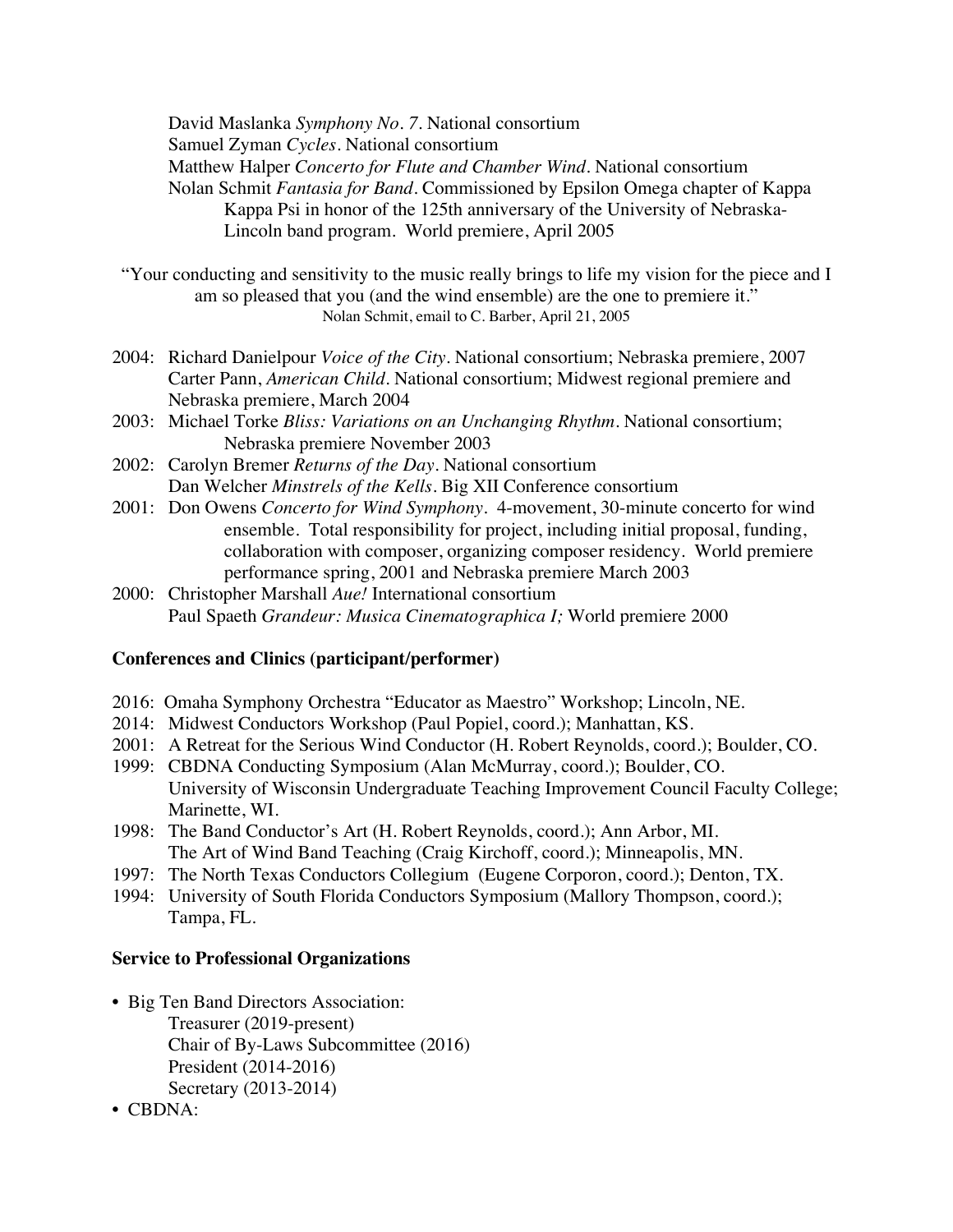State Chair (2014-present)

Research Committee (2012 – present)

- "New Era Task Force": One of 8 representatives chosen from a national pool to serve as a "think tank" and catalyst in assessing the vitality of the field of wind band performance and determining future artistic and professional agendas. (appointed 2003, reappointed 2005; reengaged 2009)
- Phi Beta Mu: secretary/treasurer, Alpha Theta chapter,  $(2004 2017)$
- National Band Association: State Chair (2007-2014)
- Nebraska Music Educators Association:
	- All-State Mission Statement Committee (2015-2016)
	- College/University Affairs Chair (2014-2016)
		- Band Music Reviewer: reviews published quarterly in the *NMEA Music Educator*  magazine (2007-2011)
- Nebraska Council for Music Teacher Education Chair (2014-2016). The council is Nebraska's branch of the Society for Music Teacher Education (SMTE)
- Nebraska State Bandmasters Association:

Immediate Past President (2019-2020)

President (2018-2019)

President-Elect (2017-2018)

Concert Band Chair (2009-2012)

Literature Committee: One of 7 state representatives responsible for updating and revising the *Recommended Band Music List, 2005 & 2010 & 2017*

Commissioning Committee: One of 6 state representatives responsible for judging entries and choosing composers for statewide projects (2005-2014)

• *Journal of the Conductors Guild* peer reviewer (2008-present)

## **Conferences and Clinics (attendee)**

- CBDNA National Conference: 2017, 2015, 2013, 2011, 2009, 2007, 2005, 2003, 2001, 1999, 1993
- CBDNA North Central Division Conference: 2018, 2016, 2014, 2012, 2010, 2008, 2006, 2004, 2002, 2000, 1998
- Midwest Clinic: 2019, 2018, 2017, 2016, 2015, 2014, 2013, 2012, 2011, 2010, 2009, 2008, 2007, 2006, 2005, 2004, 2003, 2002, 2001, 2000, 1999, 1998, 1997, 1996, 1995, 1993
- Nebraska State Bandmasters Association Conference: 2018, 2017, 2016, 2015, 2014, 2012, 2011, 2010, 2009, 2008, 2007, 2006, 2005, 2004, 2003, 2002
- Nebraska Music Educators Association Conference: 2018, 2017, 2016, 2015, 2014, 2012, 2011, 2010, 2009, 2008, 2007, 2006, 2005, 2004, 2003, 2002, 2001

Georgia Music Educators Association Conference: 2019

Wisconsin Music Educators Association Conference: 2012, 2000, 1999, 1998, 1997, 1996

National Band Association - Wisconsin Conference: 2001, 1998

Ontario Music Educators Association Conference: 2014

Ithaca/CBDNA Conference on Instrumental Music Education: 2014